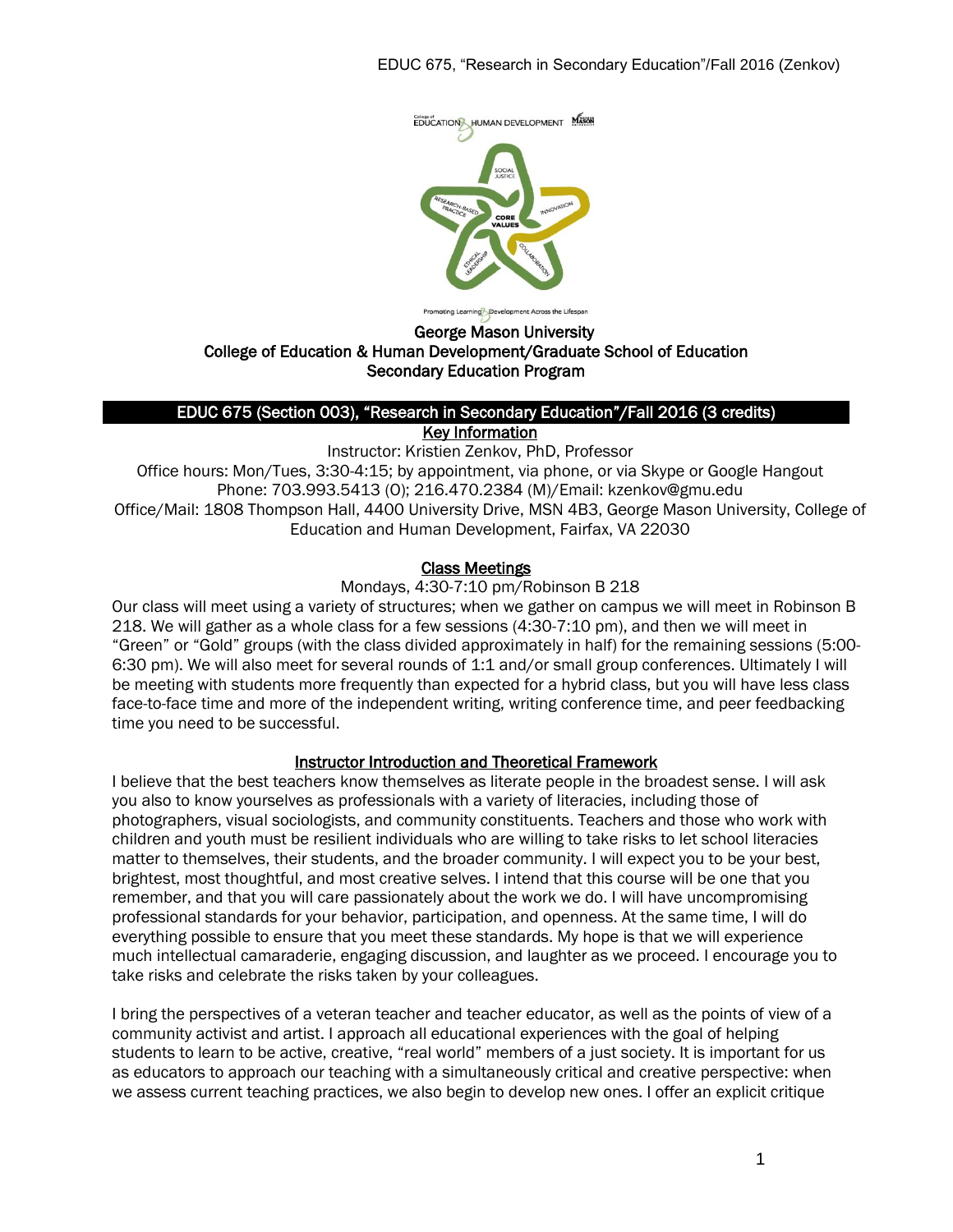of schooling: as a classroom teacher with more than fifteen years' experience, an active scholar, and an advocate for children and youth and schools, playing a critical role is my right and responsibility. It is my hope that you will take on this same role.

Perhaps most importantly to you, I have spent my school and university teaching career working across school and university settings with a wide range of children and youth, so I am confident that I will be able to support you in this class. Finally, much as you as university students must be concerned with your own development and others' assessments of your class efforts, I am committed to my growth as a teacher and teacher educator. I will ask for your support in my research as I study your inquiry processes and as I consider the prospect of authoring (or co-authoring with you) a book exploring how best to help early career teachers conduct action, teacher, or practitioner research. I am particularly interested in comparing efforts of members of our class who use traditional action, teacher, or practitioner research methods with those who use Youth Participatory Action Research (YPAR) methods.

I will ask you to think of the teaching strategies we use in class and that you plan to use as research interventions in your own classroom in three categories, which are framed by an assessment-driven, "backwards" design:

- 1) "Ways Out": What is the student's "way out" of the text or activity with which you are asking them to engage? That is, what artifacts and demonstrations will the student complete to exhibit her/his comprehension of the key ideas that they are encountering? How will you assess students' knowledge, skills, and attitudes? How will students demonstrate their retention of and relationship to the material?
- 2) "Ways In": What is the student's "way in" to this text or activity? That is, how are you approaching the student's natural interests in or motivations for this assignment? Think about how you might use the student's existing "literacies" to do this. What specific strategies will you use?
- 3) "Ways Through": What are students' "ways through" this text or activity? That is, what strategies and tools are you giving students to make sense of and understand the sources you are using with this assignment? How will students translate the material into their own terms?

# Prerequisites/Corequisites

Pre-requisites: EDCI 790 and licensure; enforced by registration system

# Catalog Description

The exit requirement (the Action/Teacher/Practitioner Impact Presentation) is submitted during the semester the candidate is enrolled in EDUC 675. This course helps beginning teachers become more effective by critiquing various research paradigms, reviewing the research literature, and systematically collecting and interpreting evidence to improve practice. EDUC 675 emphasizes linking evidence of student learning to make informed instructional decisions. Specifically, this course is designed to help beginning teachers understand and enact concepts and principles of action, teacher, or practitioner research in secondary classrooms. Students will learn how to identify and use research literature and systematic evidence to improve practice with a focus on students' learning. *Note: This course requires that you have access to a classroom or appropriate research site to conduct your research. If you do not have your own classroom, you will need to let me know during our first class. I will suggest alternative arrangements, but these will still require that you conduct research in a classroom setting on a teaching strategy.*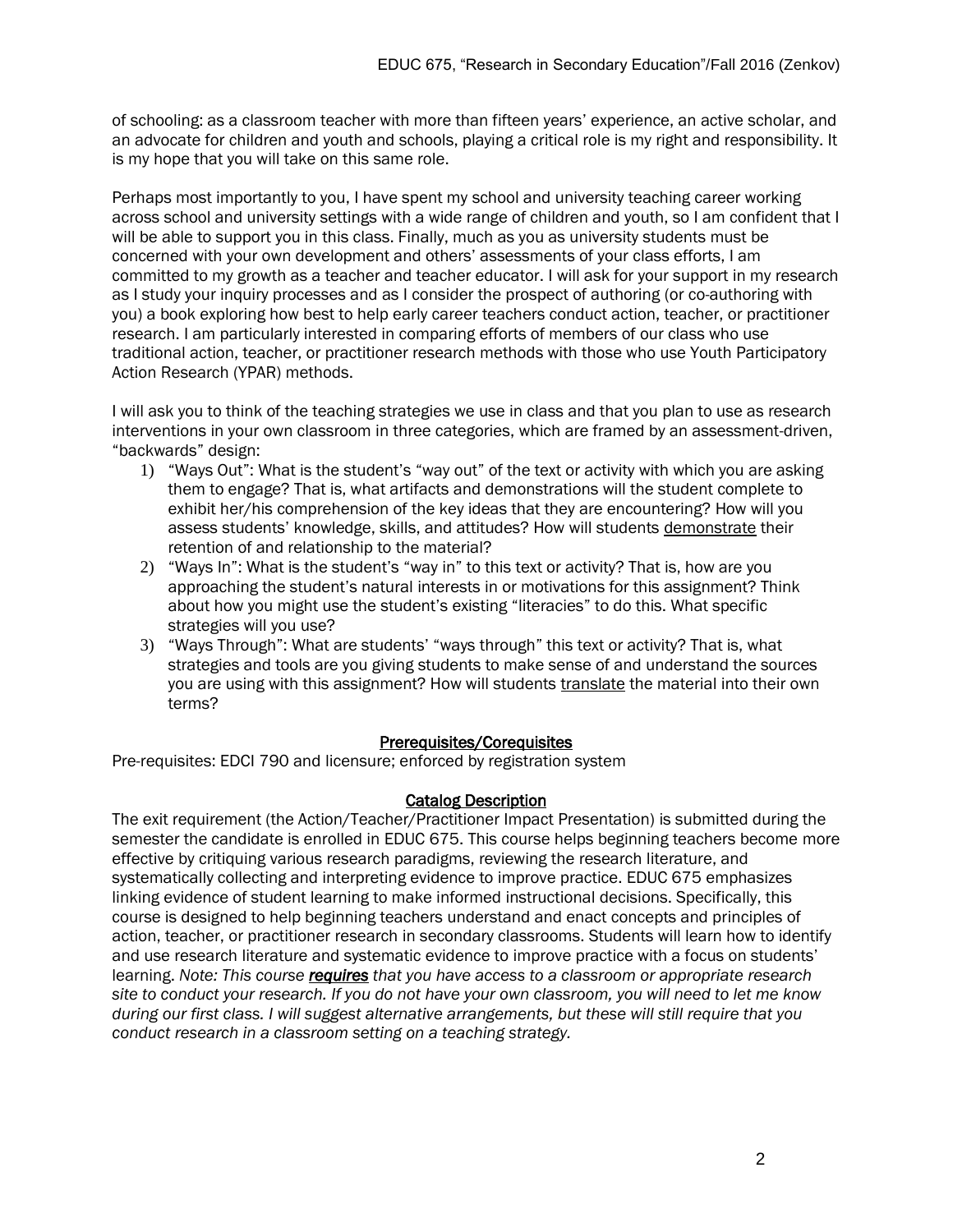#### Course Overview

Teachers are often encouraged to implement "research-based" practices, required to attend workshops where research findings are presented, provided with lists of books that synthesize research, and asked to suggest changes in practice based on the implications of research. Although these practices have their usefulness, the assumption implicit in much of the discourse surrounding educational research is that teachers are *consumers* and/or *objects* of research, rather than *producers* of research. The past two decades have seen a growing movement to upend those assumptions through an emphasis on the importance of action, teacher, or practitioner research. Thus, the research and theory we will read and the methodologies with which we will engage are those associated with action, teacher, or practitioner research (i.e., research conducted by teachers for professional purposes). Action, teacher, or practitioner research positions teachers as *producers* of knowledge—professionals who can learn about and improve their practice by studying important questions that grow from their own experiences and observations.

This class is designed to support you in using and building on the ideas and content you have encountered in your previous coursework. Most importantly, the course assists you as you consider ways to better support children and youth. In other words, your current and future students are at the center of our work. Toward these ends, the course requires you to conceptualize, design, and begin to implement an original research project in your school/classroom. Only if we attempt to live these action, teacher, or practitioner research processes in this course will you be able to use them eventually in your own teaching practices. Thus, for every activity in this course, you must act and study with multiple lenses—as a student, teacher, and advocate. Although the work required to achieve these goals is intensive, the course is designed to provide you with much support. You will need to hit the ground running, starting your research project early, and working on it steadily. Through our readings, we will explore research methodologies, analyses of the history and impact of action, teacher, and practitioner research, and the efforts of other action, teacher, and practitioner researchers. Our readings and discussions will help you develop your own rationale and "road map" for your project. We will dig into readings together, write often and share our writing with one another, and support each other in our research goals.

#### Course Delivery

The primary purpose of this course is for you to learn how to conduct action, teacher, or practitioner research and apply it in your classroom in order to improve your teaching and your students' learning. Throughout the course, you will complete activities that you will later be able to insert some almost verbatim—into your final action, teacher, or practitioner research report. As noted above, this course is approximately 50% face-to-face and 50% online and is considered a hybrid course. This course is student-centered and will be conducted using a project-based approach. Your research questions and methodology will be the focus of the course and will drive readings, classroom discussions, peer review activities, reflections, and the action, teacher, or practitioner research project that you complete. The purpose of the discussions and peer review sessions will be to support completion of our action, teacher, or practitioner research projects and provide opportunities for us to learn about and analyze methods and techniques of action, teacher, or practitioner research. You will have the opportunity to construct knowledge and critically reflect on the research process as you complete the action, teacher, or practitioner research proposal and report, and then prepare your "Action/Teacher/Practitioner Research Impact Presentation" for graduation.

The course will be delivered through a variety of online, face-to-face, and individualized instructional approaches. Online sessions will be conducted in asynchronous formats, but you will be expected to post your own reflections and assignments and respond to peers' and instructors' postings and feedback by the end of each designated class week (midnight US eastern standard time each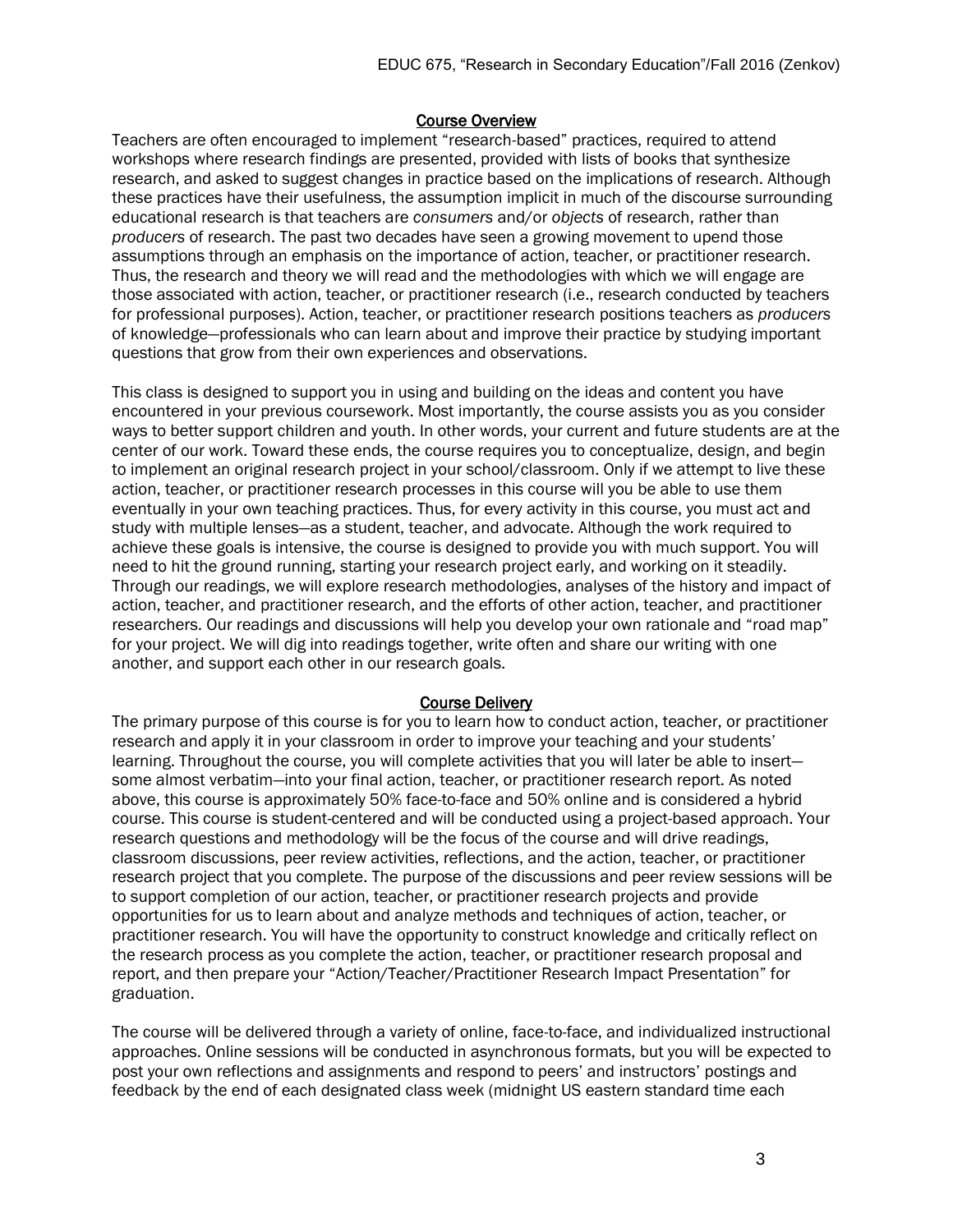Monday). During class meetings there will be large group, small group, and individual activities. Online classes are considered regular instructional time and the assignments given are the equivalent of a full in-class session. The online classes involve research, use of professional web sites, asynchronous discussions, peer review, email with the instructor and classmates, readings, writing reflections, and other assignments. GMU's Blackboard course framework will be used regularly throughout the course. Your GMU email address is required for communication with the course instructor and must be active by the first week of class. Please inform me of any accessibility problems the first day of class.

Participants conduct independent research, as well as communicate with each other and the instructor via electronic media. In general, we will engage in four activities during our time together:

- 1) Mini-lectures, activities, and discussions related to research methods led by the instructor and course participants and supported by course text and selected readings
- 2) Discussions of the week's readings led by the instructor and course participants
- 3) Class and peer review group meetings in which students concentrate on selected readings, provide feedback and support for each others' writing and research processes, and share how they have presented their research efforts to authentic audiences
- 4) Individual, small group, and whole group meetings to discuss research efforts

Please note that because you have much to learn from each other, and because teaching is often a collaborative effort, you will frequently work in groups. This will give you a chance to share ideas, be exposed to a range of perspectives and experiences, and support each other as you continue to develop your teaching and researching skills.

#### Course Outcomes and Objectives

This course is designed to enable students to:

- 1) demonstrate an understanding of the process and components used in action, teacher, or practitioner research by conducting and assessing a chosen scholarly inquiry situated in their classroom and impact on students' learning (research-based practice; innovation)
- 2) prepare a research proposal which makes explicit links between theory and practice (research-based practice)
- 3) examine ethical considerations when conducting action, teacher, or practitioner research (research-based practice; social justice)
- 4) conduct action, teacher, or practitioner research which includes: research question(s), research proposal; review of related literature; methods; data collection/analysis; findings; discussion of impact on students, teachers, and the education field (research-based practice)
- 5) participate in critical and collaborative inquiries to gain multiple perspectives in interpreting research and for validation and peer review of research (collaboration; ethical leadership)
- 6) demonstrate integration of national and state standards for content and pedagogy as related to their research question(s) by reflecting on their own teaching practice and its impact on students' learning (SPA standards respective to students' discipline)
- 7) demonstrate skills in the application of technology and use of resources in action, teacher, or practitioner research (innovation)

Students will achieve these outcomes through the following objectives:

1) Prepare a research proposal that includes the research context, a problem statement, a research question and outcomes, and a data collection plan that makes explicit links between theory and practice. Students will brainstorm (in whole class and small group settings), give peer feedback online, self-reflect, and post a viable plan to conduct a research study in the classroom. Students will access resources and references, and conduct a review of the literature. The proposal will be judged on its viability and level of practical application, given the time constraints of the semester.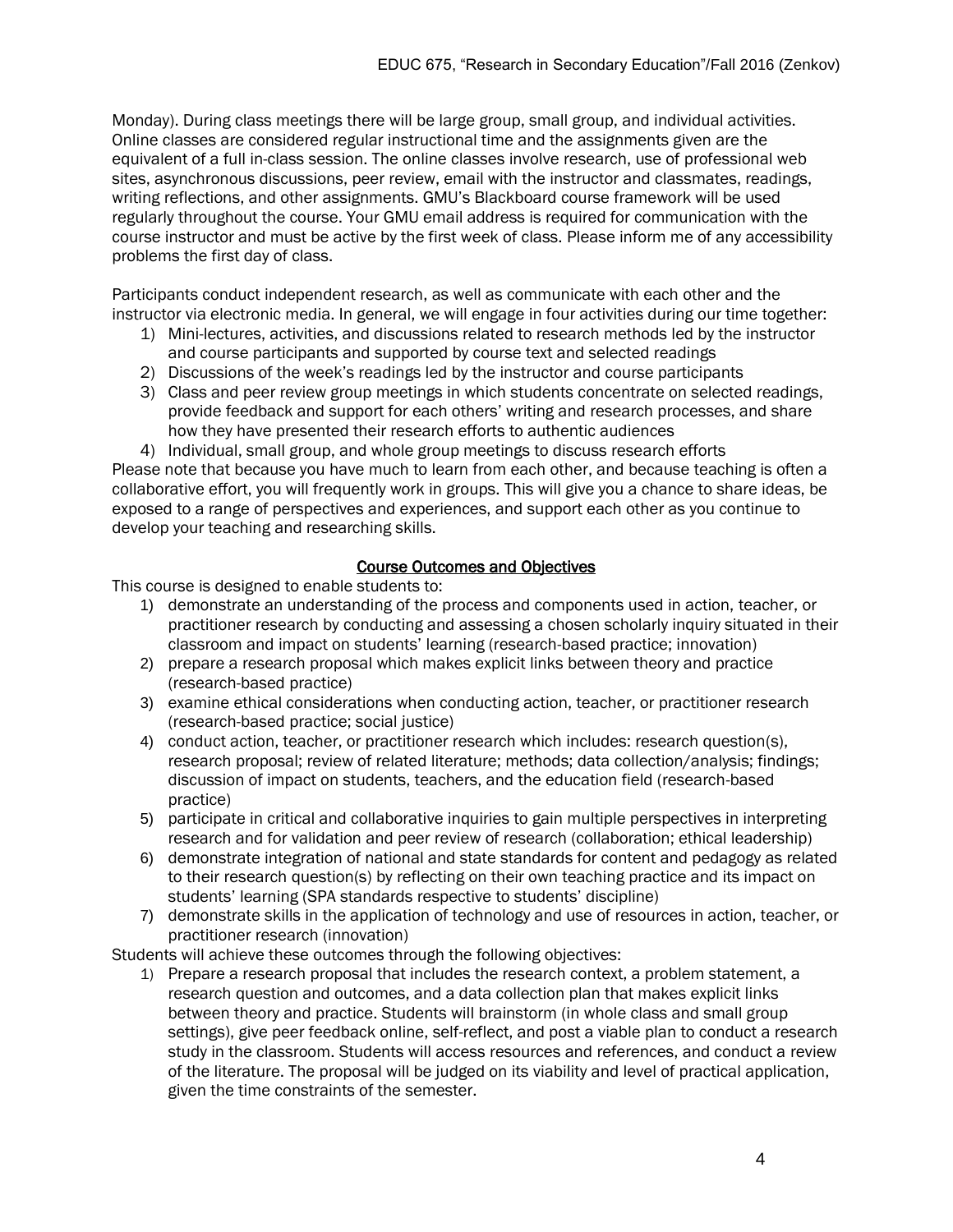- 2) Conduct an action, teacher, or practitioner research project in a local school or classroom. Students will prepare all data collection instruments to conduct the study. Prior to implementation, data collection instruments will be reviewed by peers and the instructor. Students will be assigned to research teams that will troubleshoot and provide support as data is collected. Results will be shared and students will provide feedback to each other on the presentation and interpretation of data.
- 3) Review professional strengths and weaknesses of the action, teacher, or practitioner research process through peer review and self-assessment. Students will participate in weekly online and/or face-to-face discussions of their progress throughout the research process.
- 4) Write an action, teacher, or practitioner research report (using APA format) that includes the context for the study, research question(s) and outcomes, a review of related literature, methodology, data collection/analysis, implications, limitations, and an action plan. Students will review example research reports from prior semesters. Students will post drafts of their complete report and its sections on Blackboard for peer and instructor review and feedback using the rubric used to assess the report. Students will present a summary of their report to their peers in brief in-class presentations and a poster session format at the end of the semester.
- 5) Work to identify one authentic, alternative, preferably contemporary media-based method through which you will share the results of your action, teacher, or practitioner research findings. Design and enact a presentation that moves the public understanding of your study and its findings along. You might highlight the very importance of action, teacher, or practitioner research or summarize the findings of your research efforts.

# Relationships to Professional Standards

By the end of this course students will demonstrate an understanding and application of subject area standards aligned with the National Content Standards and identified by their Specialized Professional Association (SPA):

- Social studies teachers: National Council for the Social Studies, [http://www.ncss.org](http://www.ncss.org/)
- English teachers: National Council of Teachers of English, [http://www.ncte.org](http://www.ncte.org/)
- Math teachers: National Council of Teachers of Mathematics, [http://www.nctm.org](http://www.nctm.org/)
- Science teachers: National Science Teachers Association, [http://www.nsta.org](http://www.nsta.org/)

Students should also have an understanding of and be able to apply the teaching and learning standards as outlined by the Interstate New Teacher Assistance and Support Consortium (INTASC):

 [http://www.ccsso.org/resources/publications/InTasc\\_model\\_core\\_teaching\\_standards\\_and](http://www.ccsso.org/resources/publications/InTasc_model_core_teaching_standards_and_learning_progressions_for_teachers_10.html) [\\_learning\\_progressions\\_for\\_teachers\\_10.html](http://www.ccsso.org/resources/publications/InTasc_model_core_teaching_standards_and_learning_progressions_for_teachers_10.html)

Finally, students should be aware of the skills framework of the Partnership for 21st Century Skills and the professional guidelines offered by the National Board for Teaching Standards:

<http://www.nbpts.org/national-board-standards>

# Required Texts and Materials

- *Textbooks/General Readings*  Bautista, M.A., Bertrand, M., Morrell, E., Scorza, D., Matthew, C. (2013). Participatory action research and youth: Methodological insights from the Council of Youth Research. *Teachers College* 
	- *Record, 115,* 1-23. Note: This article will be provided electronically.
- Falk, B. & Blumenreich, M. (2005). *The power of questions: A guide to teacher and student research*. Portsmouth, NH: Heinemann.
- Zenkov, K., Pellegrino, A., Sell, C., Biernesser, S., & McCamis, M. (2015). Picturing kids and "kids" as researchers: Preservice teachers and effective writing instruction for diverse youth and English language learners. *The New Educator*. Note: This article will be provided electronically.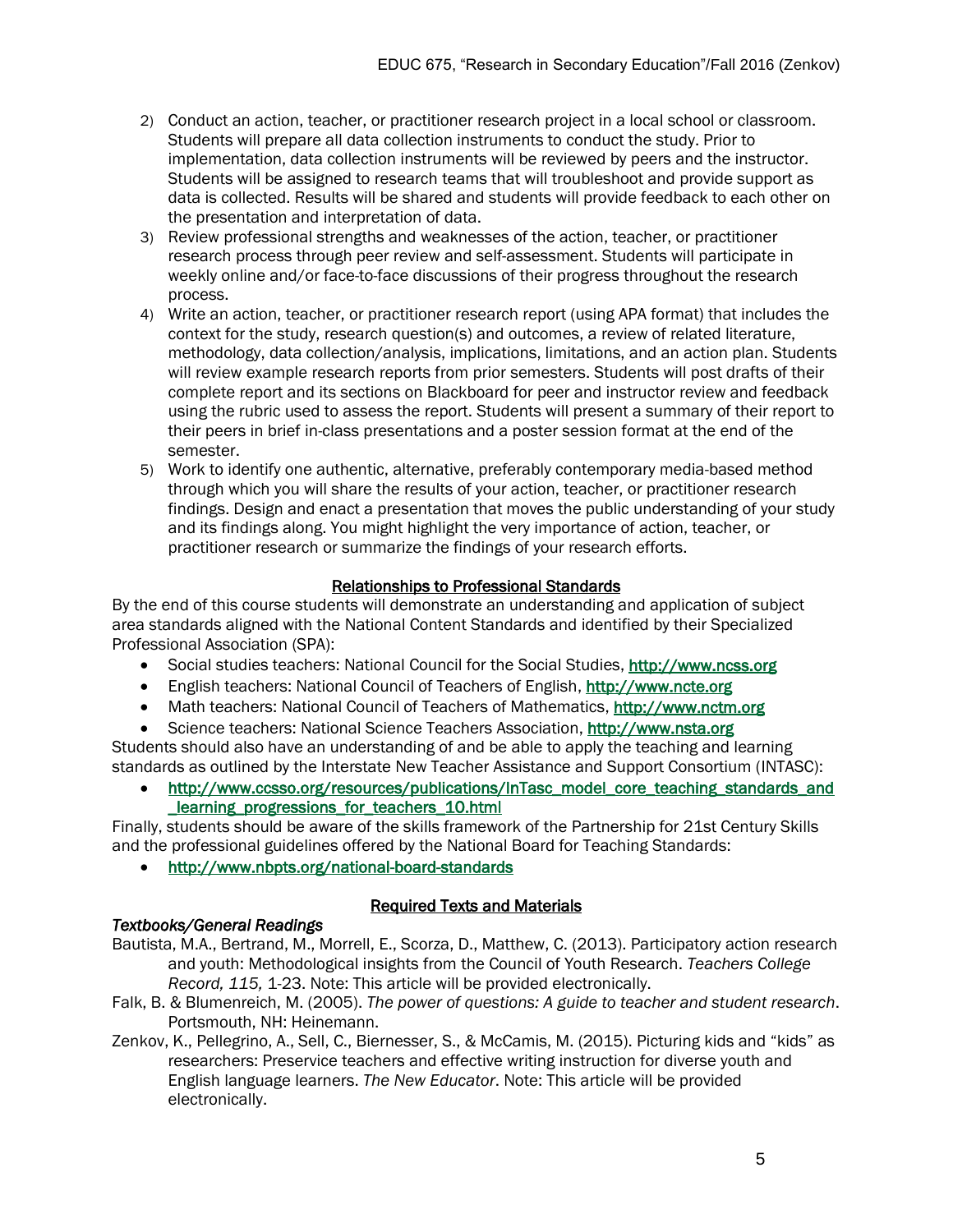# *English Exemplar Action/Teacher/Practitioner Papers*

- Atallah, M. (2016). *Social Justice and Student Engagement*. Unpublished masters
- action/teacher/practitioner research project. Note: This paper will be provided electronically. Dwyer, E. (2014). *Reading techniques and popular culture*. Unpublished masters
- action/teacher/practitioner research project. Note: This paper will be provided electronically. Howick, D. (2016). *Determining the Appropriate Usage Level of Technology in the English Classroom.*
- Unpublished masters action/teacher/practitioner research project. Note: This paper will be provided electronically.
- Kendrick, L. (2016). *Bellringers and Journaling: English Class as a Tool for Personal Growth.* Unpublished masters action/teacher/practitioner research project. Note: This paper will be provided electronically.
- Lima-Whitney, A. (2014). *Proofreading understanding, attitudes & practice.* Unpublished masters action/teacher/practitioner research project. Note: This paper will be provided electronically.
- Mitro, C. (2014). *Effective Strategies for Teaching Shakespeare: Getting High School Students to Connect With and Internalize the Bard.* Unpublished masters action/teacher/practitioner research project. Note: This paper will be provided electronically.
- Newman, K. (2015). *Empowering Student Voice by Applying a Social Justice Perspective to the Study of Literature.* Unpublished masters action/teacher/practitioner research project. Note: This paper will be provided electronically.
- Patterson, J. (2014). *Effects of reading interventions on reading comprehension, reading fluency, and attitudes toward reading.* Unpublished masters action/teacher/practitioner research project. Note: This paper will be provided electronically.
- Riddick, A. (2016). *Meaningful Feedback in Today's Classrooms.* Unpublished masters action/teacher/practitioner research project. Note: This paper will be provided electronically.
- Steele, L. (2015). *Literacy Skills, Self-Efficacy and Self-Reflection.* Unpublished masters action/teacher/practitioner research project. Note: This paper will be provided electronically.
- Tate, M. (2016). *"Imagination on Paper": How Creative Writing Warm-ups Can Be Used Effectively in an English Classroom.* Unpublished masters action/teacher/practitioner research project. Note: This paper will be provided electronically.
- Townsend, S. (2013). *ANOTHER homework assignment? Increasing homework motivation in the middle school classroom.* Unpublished masters action/teacher/practitioner research project. Note: This paper will be provided electronically.

#### *Social Studies Exemplar Action/Teacher/Practitioner Papers*

- Aguirre, R. (2015). *Comparing the Effectiveness of Guided Notes in Traditional and Block Schedule Classes.* Unpublished masters action/teacher/practitioner research project. Note: This paper will be provided electronically.
- Barton, S. (2014). *Effectiveness of Informal Mentoring on Vulnerable Learners.* Unpublished masters action/teacher/practitioner research project. Note: This paper will be provided electronically.
- Green, O. (2016). *Integrating Technology as a Student Motivator.*Unpublished masters action/teacher/practitioner research project. Note: This paper will be provided electronically.
- Viccora, M. (2016). *A Ticket to Rise: How Focusing on Fundamental Study Skills May Lead to Better Multiple-Choice Test Results, Improved Study Habits, Increased Confidence, and All of the Above.* Unpublished masters action/teacher/practitioner research project. Note: This paper will be provided electronically.
- Weatherholtz, N. (2015). *Types of Assessments in a Classroom of Diverse Learners.* Unpublished masters action/teacher/practitioner research project. Note: This paper will be provided electronically.

#### *Science Exemplar Action/Teacher/Practitioner Papers*

- Araneo, K. (2016). *Implementing Goal Setting Strategies in an Online Learning-Centered Classroom to Build Motivation and Promote Student Success.* Unpublished masters
	- action/teacher/practitioner research project. Note: This paper will be provided electronically.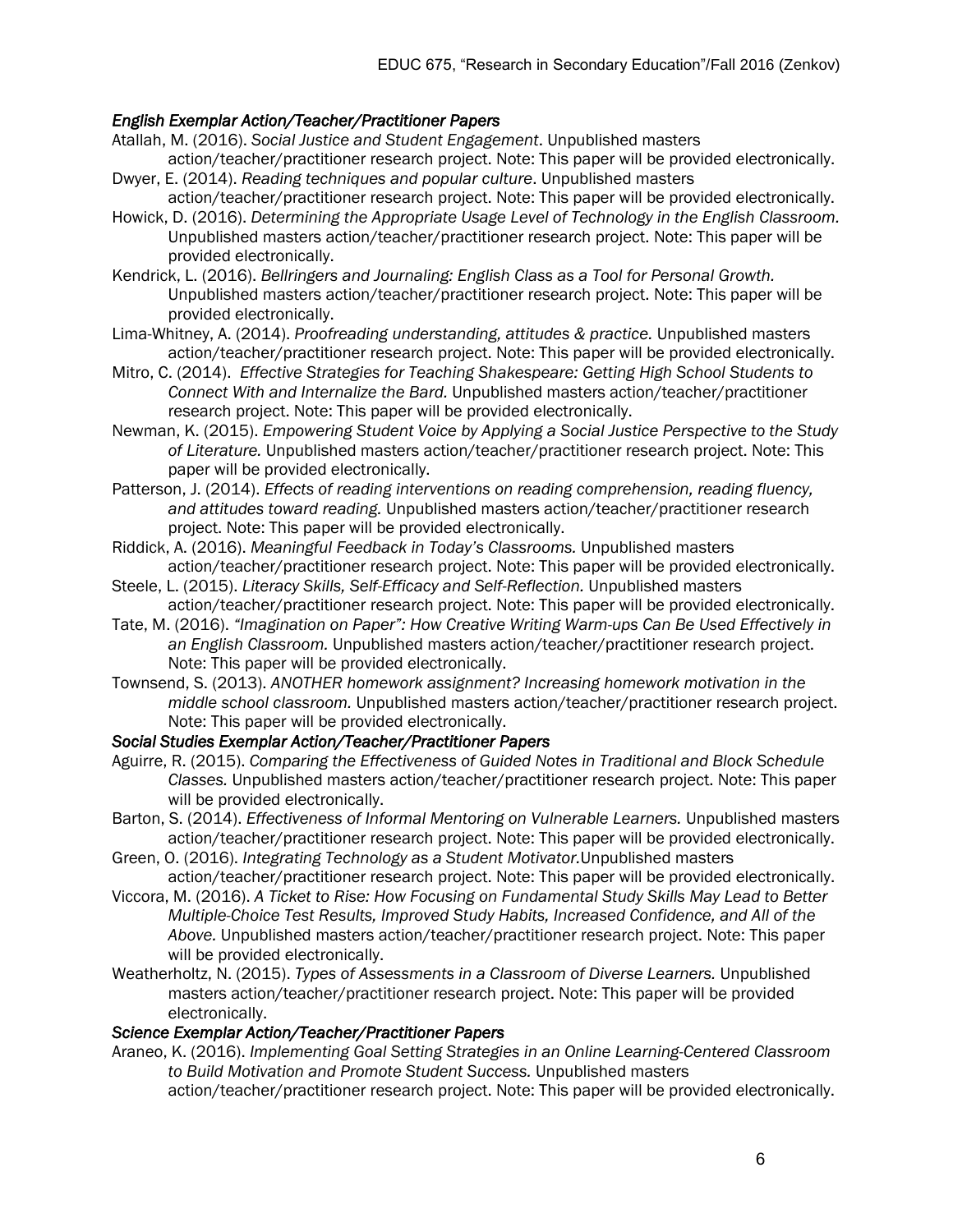- Leathart, S. (2012). *A Slice of Pizza: The Use of Authentic Contexts in a High School Biology Class.* Unpublished masters action/teacher/practitioner research project. Note: This paper will be provided electronically.
- McNeive, R. (2015). *Supportive Study Groups and its Impact on Academic Achievement.* Unpublished masters action/teacher/practitioner research project. Note: This paper will be provided electronically.
- Polen, C. (2014). *Particle physics: An essential and engaging part of the program.* Unpublished masters action/teacher/practitioner research project. Note: This paper will be provided electronically.
- Snow, L. (2015). *Explicit Teaching of Reading Comprehension Strategies to Improve Content Literacy in Biology.* Unpublished masters action/teacher/practitioner research project. Note: This paper will be provided electronically.
- Sutton, M. (2015). *Classroom Climate Interventions: Building a Sense of Community in the Classroom.* Unpublished masters action/teacher/practitioner research project. Note: This paper will be provided electronically.
- Walsleben, K. (2012). *Student-teacher relationships and their effect on student engagement and achievement.* Unpublished masters action/teacher/practitioner research project. Note: This paper will be provided electronically.

# *Math Exemplar Action/Teacher/Practitioner Papers*

- Baney, C. (2015). *Understanding the Numbers through the Words: Improving Literacy in the Math Classroom.* Unpublished masters action/teacher/practitioner research project. Note: This paper will be provided electronically.
- Brand, M. (2014). *Station teaching co-teaching method.* Unpublished masters action/teacher/practitioner research project. Note: This paper will be provided electronically.
- Hahne, C. (2012). *Confidence + Good Grades = Success!: Defining and Promoting Student Success in Mathematics Through the Use of Self-Monitoring and Progress Tracking*. Unpublished masters action/teacher/practitioner research project. Note: This paper will be provided electronically.
- Long, L. (2013). *Mathematical proficiency through problem-solving.* Unpublished masters action/teacher/practitioner research project. Note: This paper will be provided electronically.

#### *ESOL Exemplar Action/Teacher/Practitioner Papers*

- Lancia, A. (2013). *Electronic Portfolios: 21st Century Assessment Tools for Early Childhood Learners.* Unpublished masters action/teacher/practitioner research project. Note: This paper will be provided electronically.
- McCusker, D. (2013). *Using movement to explicitly teach vocabulary to first grade English language learners.* Unpublished masters action/teacher/practitioner research project. Note: This paper will be provided electronically.
- Peckenham, E. (2013). *"I know that I'm use water for somethink": A study of self-assessment in a third grade science classroom.* Unpublished masters action/teacher/practitioner research project. Note: This paper will be provided electronically.
- Sharp, R. (2012). *Learn with your friends: Literature circles with English Language Learners in Africa*. Unpublished masters action/teacher/practitioner research project. Note: This paper will be provided electronically.
- Stone, K. (2013). *The "art" of mother tongue inclusion: Its effect on achievement, self-esteem and identity.* Unpublished masters action/teacher/practitioner research project. Note: This paper will be provided electronically.
- Vranas, J. (2013). *Combating the "Bueller effect:" A study of the effects of homogeneous ability grouping on confidence and participation.* Unpublished masters action/teacher/practitioner research project. Note: This paper will be provided electronically.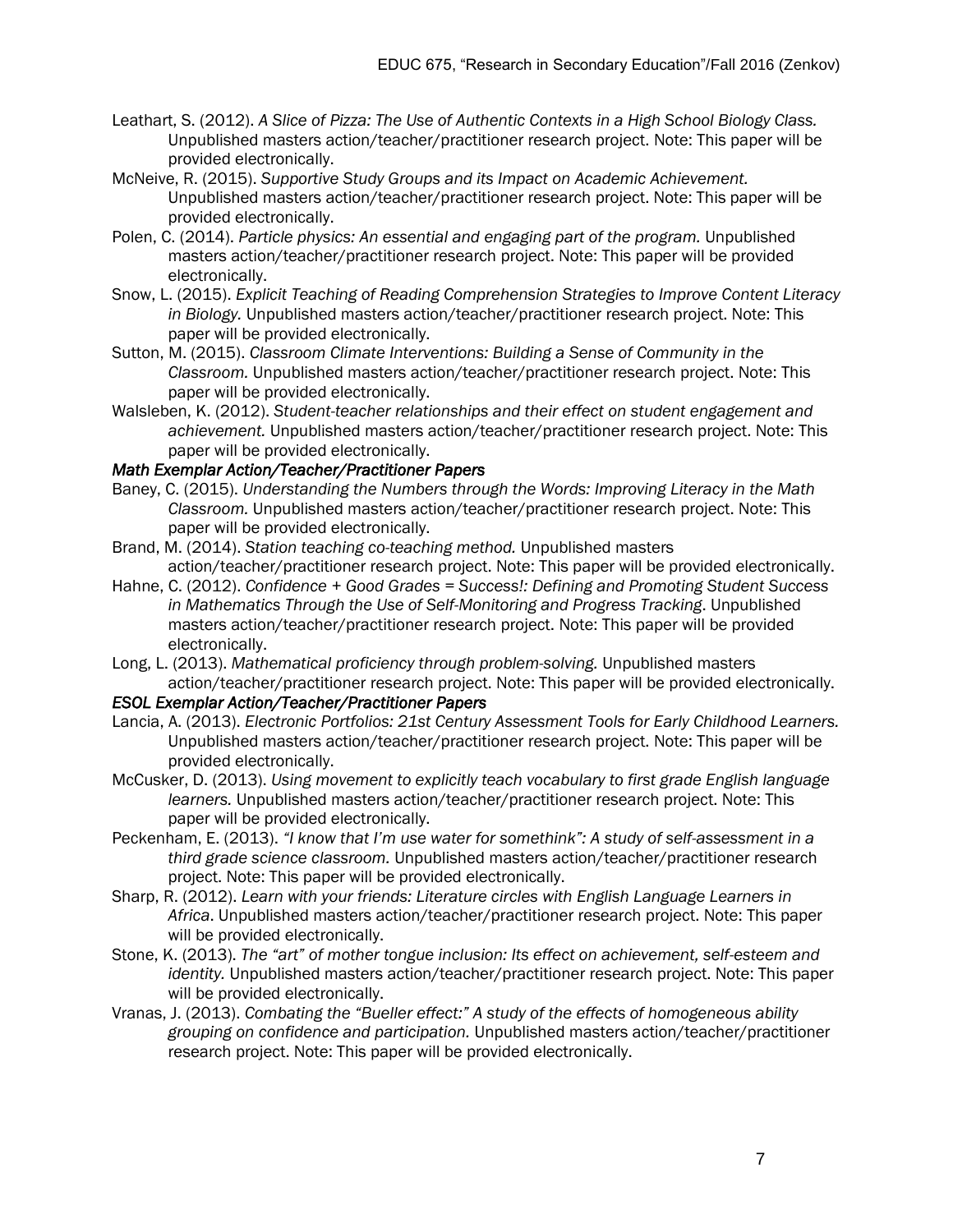*Note: Additional readings available online and/or in class; we may substitute other teacher research projects for those listed above, but these will also be provided electronically and free-of-charge. You will also need access to a computer, with web, email, and printing privileges.*

#### Recommended Texts

American Psychological Association (2009). *Publication manual* (6th ed.). Washington, DC: American Psychological Association.

*Note: APA guidelines are available online at http://owl.english.purdue.edu/owl/resource/560/01/*

#### Resources

# *Articles and Books*

- Arhar, J., Holly, M. & Kasten, W. (2008). *Action research for teachers: Traveling the yellow brick road*, (3rd ed.). Upper Saddle River, New Jersey: Merrill Prentice Hall.
- Bell, J. (2005). *Doing your research project: A guide for first-time researchers in education and social science* (4th ed.). Buckingham, England: Open University Press.
- Biancarosa, G. & Snow, C.E. (2004). *Reading next—A vision for action and research in middle and high school literacy: A report from the Carnegie Corporation of New York*. Washington, DC: Alliance for Excellent Education, 12.
- Bruce, S.M. & Pine, G. J. (2010). *Action research in special education: An inquiry approach for effective teaching and learning*. New York: Teacher's College Press.
- Burnaford, G., Fischer, F. & Hobson, D. (1996). *Teachers doing research: Practical possibilities.* Mahwah, NJ: Lawrence Erlbaum Associates.
- Carlisle, L.R., Jackson, B. & George, A. (2006). Principles of social justice education: The social justice education in schools project. *Equity & Excellence in Education 39,* 55-64.
- Chiseri-Strater, E. & Sunstein, B. (2006). *What works? A practical guide for teacher research.*  Heinemann. Note: Intro and sample chapter can be found at http://books.heinemann.com/shared/onlineresources/E00713/chapter9.pdf and ordered online at [http://books.heinemann.com/products/E00713.aspx.](http://books.heinemann.com/products/E00713.aspx)
- Cochran-Smith, M., Lytle, S.L (1999). The teacher research movement: A decade later. *Educational Researcher, 28*(7), 15-25.
- Cochran-Smith, M. & Lytle, S.L. (2009). *Inquiry as stance: Practitioner research in the next generation (practitioner inquiry)*. New York: Teachers College Press.
- Cook-Sather, A. (2009). *Learning from the student's perspective*: *A methods sourcebook for effective teaching.* Boulder, CO: Paradigm Publishers.
- Dick, B. (2011). Action research literature 2008—2010: Themes and trends. *Action Research*, *9*(2), 122-143. doi: 10.1177/1476750310388055
- Duncan-Andrade, J. (2005). Toward teacher development for the urban in urban teaching. *Teaching Education, 15*, 339-350.
- Ewald, W. (2001). *I wanna take me a picture: Teaching photography and writing to children*. Boston: Center for Documentary Studies/Beacon.
- Freeman, D. (1998). *Doing teacher research: From inquiry to understanding*. Toronto, Canada: Heinle & Heinle Publishers.
- Friedman, V. J., & Rogers, T. (2009). There is nothing so theoretical as good action research. *Action Research*, 7(1), 31-47. doi: 10.1177/1476750308099596
- Goodnough, K. (2001). Teacher development through action research. *Action in teacher education, 23*(1), 37-46.
- Hanks, R.S. & Ponzetti, J.J. (2004). Family studies and intergenerational studies: Intersections and opportunities. *Journal of Intergenerational Relationships, 2*(3/4), 5-22.
- Herrell, A. & Jordan, M. (2007). *Fifty strategies for training English language learners*. Upper Saddle River, NJ: Pearson/Merrill/Prentice Hall.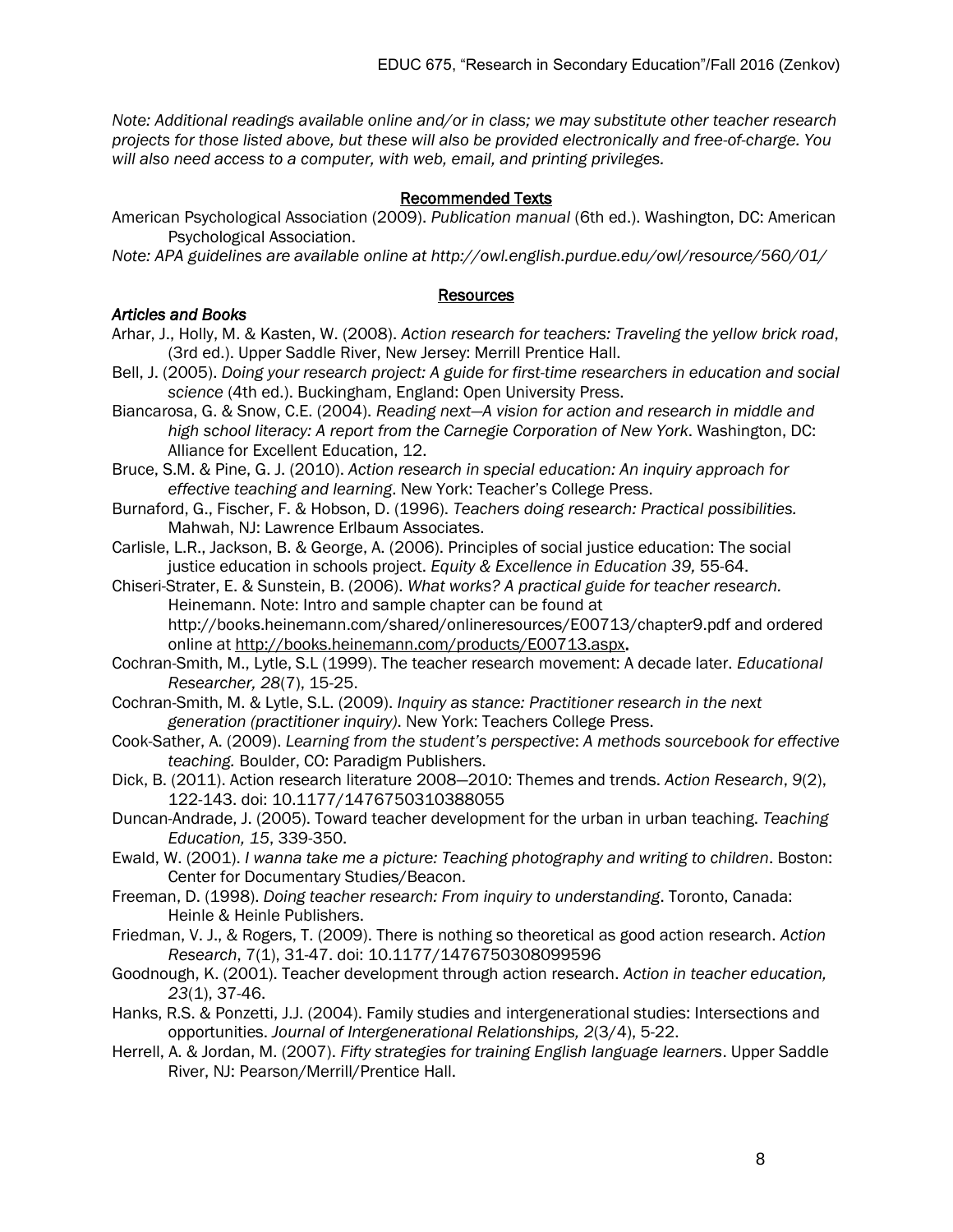- Hopkins, D. (1993). *A teacher's guide to classroom research.* Buckingham, England: Open University Press.
- Hubbard, R. & Power, B. (1999). *Living the questions: A guide for teacher researchers.* NY: Stenhouse Publishers.
- Hubbard, R. & Power, B. (2003) *The art of classroom inquiry: A handbook for teacher-researchers*. Portsmouth, NH: Heinemann.
- Jones, S. (2006). *Girls, social class, and literacy: What teachers can do to make a difference*. Portsmouth, NH: Heinemann.
- Kosnik, C., Beck, C., Freese, A.R., & Samaras, A.P. (Eds.), (2006). *Making a difference in teacher education through self-study: Studies of personal, professional, and program renewal*. Dordrecht, The Netherlands: Springer.
- Ladson-Billings, G. (2006). From the achievement gap to the education debt: Understanding achievement in US schools. *Educational Research, 35*(7), 3-12.
- Lebak, K. (2010). Can inquiry and reflection be contagious? Science teachers, students, and action research. Journal of Science Teacher Education. 21 (8), 953 - 970. Doi: 10.1007/s10972- 010-9216-x
- Leedy, P.D., and Ormrod, J.E. (2012). *Practical research: Planning and design* Upper Saddle River, NJ: Merrill.
- Lucas, T. & Villegas, A.M. (2003). *Educating culturally responsive teachers: A coherent approach*. Albany, NY: State University of New York Press.
- Macintyre, C. (2000). *The art of action research in the classroom.* London: David Fulton Publishers.
- MacLean, M. & Mohr, M. (1999). *Teacher-researchers at work.* Berkeley, CA: National Writing Project.
- Mahiri, J. (Ed). (2004). *What they don't learn in school: Literacy in the lives of urban youth*. New York: Peter Lang.
- Marquez-Zenkov, K. (2007). Through city students' eyes: Urban students' beliefs about school's purposes, supports, and impediments. *Visual Studies, 22*(2), 138-154.
- Marquez-Zenkov, K., & Harmon, J.A. (2007). "Seeing" English in the city: Using photography to understand students' literacy relationships. *English Journal, 96*(6), 24-30.
- Marzano, R., Pickering, D., & Pollock, J. (2004). *Classroom instruction that works: Research-based strategies for increasing student achievement.* Prentice Hall.
- McNiff, J., Lomax, P., & Whitehead, J. (2003). The main features of action research process. In *You and your action research project.* London and NY: RoutledgeFalmer.
- McNiff, J., & Whitehead, J. (2011). *All you need to know about action research* (2nd ed.). Thousand Oaks, CA: Sage.
- Mertler, C.A. & Charles, C.M. (2011). Introduction to educational research (7th ed.). Boston: Pearson/Allyn & Bacon. ISBN: 013701344-2.
- Mertler, C.A. (2013) Action research: Improving schools and empowering educators (4th ed.). Thousand Oaks, CA: Sage.
- Meyers, E. & Rust, F. (2003). *Taking action with teacher research*. Heinemann.
- Mills, G. E. (2010). *Action research: A guide for the teacher researcher* (4th ed.). Pearson
- Mitra, D. (2007). Student voice in school reform: From listening to leadership. In D. Thiessen & A. Cook-Sather (Eds.), *International handbook of student experience in elementary and secondary school*. Dordrecht, The Netherlands: Springer Publishers.
- Moje, E.B., & Hinchman, K. (2004). Culturally responsive practices for youth literacy learning. In J. Dole & T. Jetton (Eds.), *Adolescent literacy research and practice* (pp. 331-350). New York: Guilford Press.
- Moje, E.B. (2008). The complex world of adolescent literacy: Myths, motivations, and mysteries. *Harvard Educational Review*, Spring 2008, 107-154.
- Morrell, E. and Duncan-Andrade, J. (2006). Popular culture and critical media pedagogy in secondary literacy classrooms. *International Journal of Learning, 12*, 2005/2006.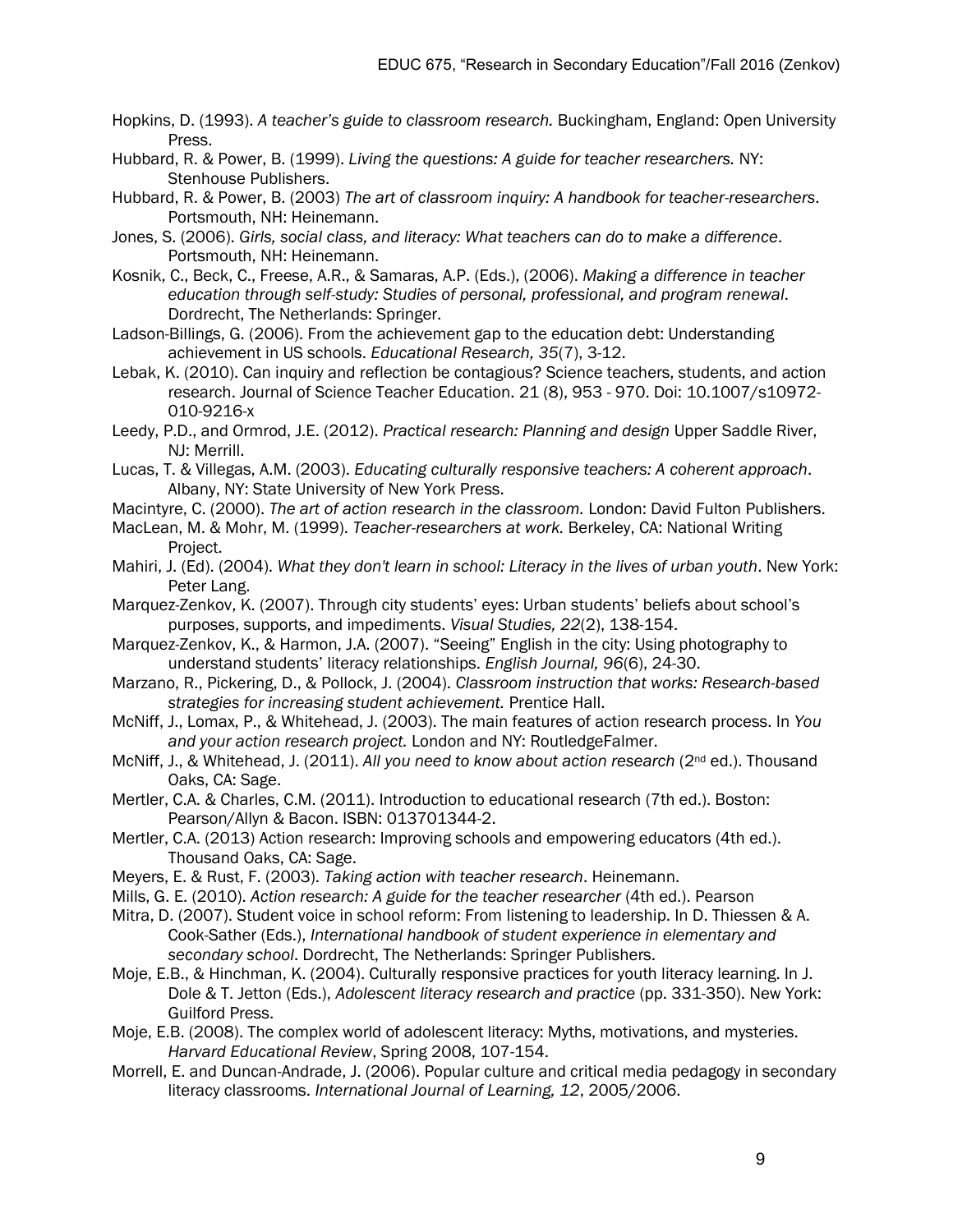- Morrell, E. (2007). *Critical literacy and urban youth: Pedagogies of access, dissent, and liberation*. New York: Routledge.
- Nieto, S. (2003). *What keeps teachers going?* New York: Teachers College Press.
- Oakes, J. & Lipton, M. (2003). *Teaching to change the world, 2nd ed.* Boston: McGraw Hill.
- Pahl, K., & Pool, S. (2011). 'Living your life because it's the only life you've got': Participatory research as a site for discovery in a creative project in a primary school in Thurnscoe, UK. *Qualitative Research Journal*, 11(2), 17-37.
- Parsons, J., Hewson, K., Adrian, L, & Day, N. (2013). *Engaging in action research: A practical guide to teacher-conducted research for educators and school leaders*. Brush Education
- Raggl, A. & Schratz, M. (2004). Using visuals to release pupil's voices: Emotional pathways to enhancing thinking and reflecting on learning. In C. Pole (Ed.), *Seeing is believing? Approaches to visual research (Volume 7)*. New York, NY: Elsevier.
- Razfar, A. (2011). Action research in urban schools: Empowerment, transformation, and challenges. *Teacher Education Quarterly, 38*(4), 25-44. Retrieved from http://search.proquest.com/docview/923754407?accountid=14541
- Rodgers, C. (2006). Attending to student voice: The role of descriptive feedback in learning and teaching. *Curriculum Inquiry, 36*(2), 209-237.
- Rogers, R., et al. (2005). Professional development for social transformation: The literacy for social justice research group. *Language Arts, 82*(5), 347-358.
- Sagor, R. (1993). *How to conduct collaborative action research.* Alexandria, VA: Association for Supervision and Curriculum Development.
- Sagor, R. (2010). *Collaborative action research for professional learning communities*. Solution Tree.
- Samaras, A. P. (2011). *Self-study teacher research: Improving your practice through collaborative inquiry.* Thousand Oaks, CA: Sage.
- Samaras, A. P., Freese, A. R., Kosnik, C., & Beck, C. (Eds.) (2008). *Learning communities in practice.*  The Netherlands: Springer Press.
- Seidman, I. (2012). *Interviewing as qualitative research: A guide for researchers in education and the social sciences* (4th ed.). New York: Teachers College Press.
- Shagoury, R. & Power, B. (2012). *Living the questions: A guide for teacher researchers* (2nd ed.). NY: Stenhouse Publishers
- Singer, Jessica. (2006). *Stirring up justice: Writing and reading to change the world*. Portsmouth, NH: Heinemann. ISBN: 0325007470
- Strambler, M. J. (2013). Promoting student engagement through evidence-based action research with teachers. *Journal of Educational and Psychological Consultation. 23*(2), 87-114.
- Street, B. (2003). What's "new" in New Literacy Studies? Critical approaches to literacy in theory and practice. *Current Issues in Comparative Education, 5*(2), pp. 1-14.
- Teel, K., & Obidah, J. (Eds.). (2008). *Building racial and cultural competence in the classroom: Strategies from urban educators*. New York: Teachers College Press.
- Temple, C., Ogle, D., Crawford, A., Frepon, P. (2008): *All children read: Teaching for literacy in today's diverse classrooms*. Upper Saddle River, NJ: Pearson/Allyn & Bacon.
- Thomas, R. M. (2005). *Teachers doing research: An introductory guidebook.* Boston: Pearson/Allyn & Bacon.
- Van Horn, L. (2008). *Reading photographs to write with meaning and purpose, grades 4–12*. Newark, DE: International Reading Association.
- Villegas, A. & Lucas, T. (2007). The culturally responsive teacher. *Educational Leadership. 64*(6), 28- 33.
- Whitford, B. L. & Wood, D.R. (2010). *Teachers learning in community: Realities and possibilities*. Albany, NY: SUNY.
- Wyatt, M. (2011). Teachers researching their own practice*. ELT Journal. 65*(4), 417 42. doi: 10.1093/elt/ccq074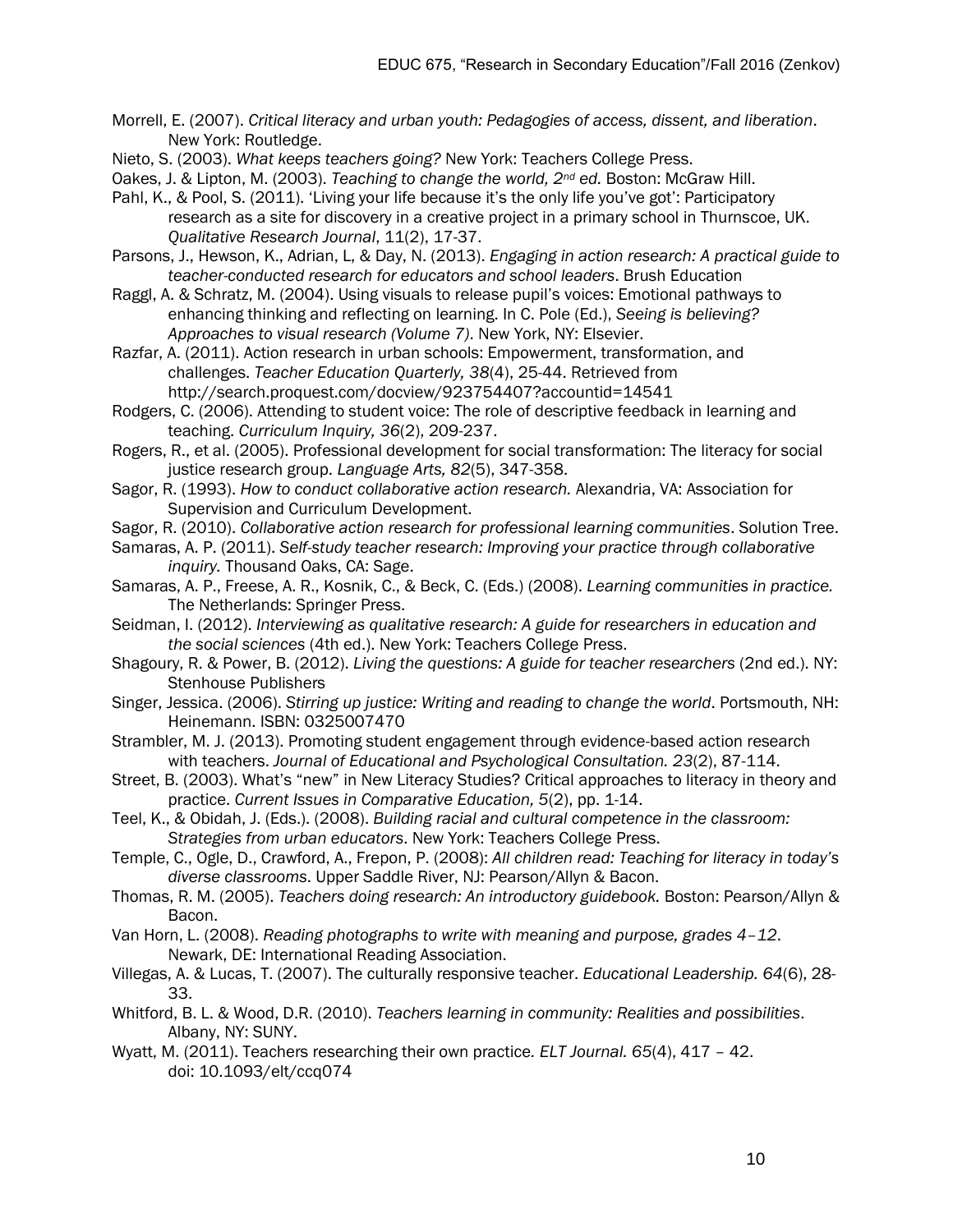Yonezawa, S., & Jones, M. (2007). Using student voices to inform and evaluate secondary school reform. In D. Thiessen & A. Cook-Sather (Eds.), *International handbook of student experience in elementary and secondary school* (pp. 681-710). The Netherlands: Springer Publishers.

Zenkov, K., Harmon, J., van Lier, P., & Marquez, M. (2008). Picture this: Seeing diverse city students' ideas about schools' purposes, impediments, and supports. *Multicultural Perspectives*.

# *Qualitative Analysis*

- Bogdan, R. C., & Biklen, S. K. (2011). *Qualitative research for education: An introduction to theory and methods* (5th ed.). Boston, MA: Allyn & Bacon.
- Blair, J. Czaja, R., & Blair, E. A. (2014). *Designing surveys: A guide to decisions and procedures* (3rd ed.)*.* Thousand Oaks, CA: Pine Forge Press.
- Maxwell, J.A. (2005). *Qualitative research design: An interactive approach* (2nd ed.). Thousand Oaks, CA: Sage.
- Miles, M. B., & Huberman, A. M. & Salda̴̴̴ña, J. (2013). *Qualitative data analysis* (3rd ed.). Thousand Oaks, CA: Sage.
- Strauss, A., & Corbin, J. (1990). *Basics of qualitative research: Grounded theory procedures and techniques*. Newbury Park, CA: Sage.

# *Quantitative Analysis and Statistics*

Bartz, A. E. (1999). *Basic statistical concepts (4th ed)*. Upper Saddle River, NJ: Merrill.

- Cronk, B. C. (2002). *How to use SPSS: A step-by-step guide to analysis and interpretation (2nd ed).*  Los Angeles, CA: Pyrczak Publishing.
- Rovessi, C., & Carroll, D. J. (2002). *Statistics made simple for school leaders.* Lanham, MD: Scarecrow Press.
- Salkind, N. (2010). *Statistics for people who (think they) hate statistics (4th ed.)*. Thousand Oaks, CA: Sage.

# *Research and Writing*

Booth, W.C., Colomb, G.G., & Williams, J.M. (2008). *The craft of research* (3rd ed.). Chicago, IL: The University of Chicago.

Dahl, K.K. (1992). *Teacher as writer: Entering the professional conversation.* Urbana, IL: NCTE. *General Websites* 

- George Mason University Library:<http://library.gmu.edu/>
- What Kids Can Do: [www.whatkidscando.org](http://www.whatkidscando.org/)
- Through Students' Eyes: [www.throughstudentseyes.org](http://www.throughstudentseyes.org/)
- International Visual Sociology Association (IVSA): [www.visualsociology.org](http://www.visualsociology.org/)

# *Action/Teacher/Practitioner Research/Research Websites*

- [http://gse.gmu.edu/research/tr/tr\\_action/](http://gse.gmu.edu/research/tr/tr_action/)
- <http://www.scu.edu.au/schools/gcm/ar/arp/arfaq.html>
- <http://www.lupinworks.com/jn>
- <http://www.drawntoscience.org/educators/action-research/what-is-action-research.html>
- <http://www.accessexcellence.org/LC/TL/AR/>
- <http://www.standards.dfes.gov.uk/ntrp/>
- <http://www.teacherresearch.net/>
- <http://www.gmu.edu/departments/english/composition/wits/research/index.html>
- <http://library.gmu.edu/mudge/Dox/basics.html>

# *Data Collection Tools*

- Go to Googledocs, then "spreadsheets" to create survey
- Survey Monkey: http://www.surveymonkey.com/home.asp

# *National Reports and Test Reporting Centers*

- The Nation's Report Card/National Assessment of Educational Progress: http://nces.ed.gov/nationsreportcard/
- National Center for Educational Statistics: http://nces.ed.gov/help/sitemap.asp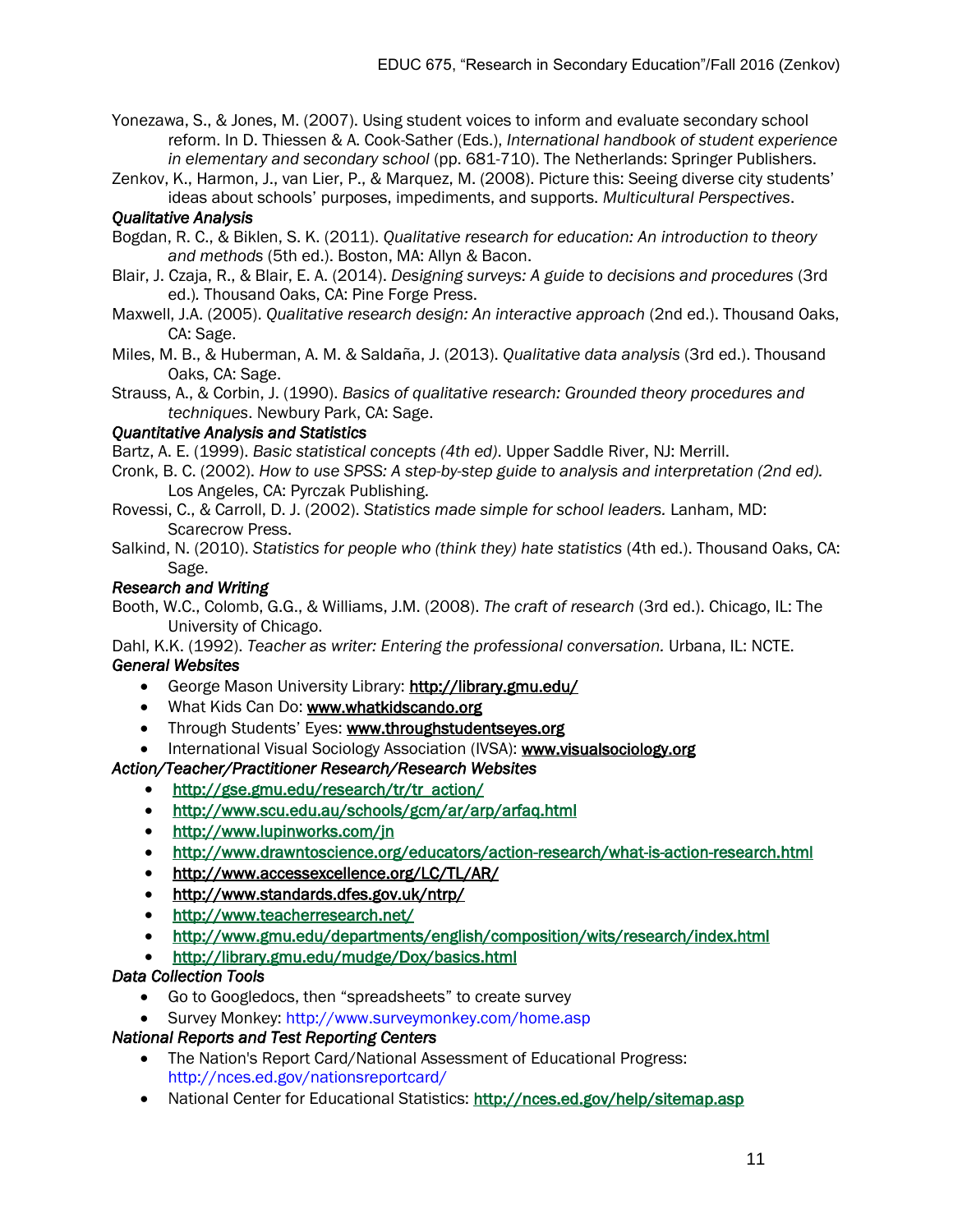TIMSS and PIRLS (The International Math and Science Study and International Literacy Study): http://www.timss.org/

# *Virginia State Standards*

- Virginia Department of Education: http://www.pen.k12.va.us/
- State of Virginia, SOL Resources: http://www.pen.k12.va.us/VDOE/Instruction/sol.html
- State of Virginia Standards of Learning Test Information: http://www.pen.k12.va.us/VDOE/src/SOLassessments.shtml

# Course Requirements

# *General*

All assignments should be turned in via Blackboard on the due date indicated in the schedule below. The submission deadline for assignments is Monday midnight (US eastern standard time) each week. All projects must be typed, in 12-point font, with one-inch margins, double-spaced, in Times New Roman font, and follow APA guidelines. Writing quality (including mechanics, organization, and content) is figured into the overall points for each writing assignment, so please proofread carefully. Late papers and projects will not be accepted without penalty, excepting extraordinary circumstances. I am happy to clarify and lend assistance on projects and assignments, but please contact me within a reasonable timeframe. I reserve the right to add, alter, or omit any assignment as necessary during the course of the semester.

*Note: Please title each assignment with your last name, the name of the project/assignment, and the date you are submitting it (e.g., Smith\_Literature\_Review\_Draft\_9-1-12).*

# *Attendance, Participation, and Peer Feedback (15 points)*

Students are expected to attend *all* class periods of courses for which they register. Class participation—both in online and face-to-face settings—is important not only to the individual student, but to the class as whole. Class participation is a factor in grading; instructors may use absences, tardiness, or early departures as de facto evidence of non-participation and as a result lower the grade. Participants are expected to read the assigned materials, complete online activities including pre-session Blackboard assignments, arrive promptly, attend all class meetings for the entire session, and participate in online and face-to-face class discussions. It is your responsibility to offer insights, questions, comments, and concerns from the readings; I suggest that you keep a reading log that includes both notes on and reactions to each reading. This log could also contain the field notes that you will take on your classroom as you complete your research project. If, due to an emergency, you will not be able to participate during a given week of class, please contact me as soon as possible and certainly prior to any face-to-face class time; it's best to do so via my email or my mobile phone (216.470.2384). Students are responsible for obtaining information given during class discussions despite attendance. Demonstration of positive and collaborative professional dispositions toward colleagues during peer review, along with a willingness to accept constructive criticism, is a course expectation.

By virtue of agreeing to work together in this course we instantly formed a new community. This community will be rooted in mutual respect and shared responsibility; these foundations translate into consistent and punctual attendance and active participation in all class activities. My goal is to develop a comfortable online and face-to-face classroom community where risk-taking is encouraged; we can only grow through such open-heartedness. Your attendance, thoughtfulness, clarity, and active sharing of responsibility for our classroom community will affect your grade. It is your responsibility to share and respond with insights, questions, comments, concerns, and artifacts from the readings and your teaching and research experiences. Absences and tardies—in both online and campus class sessions—will impact your grade. Two tardies are equal to one absence, and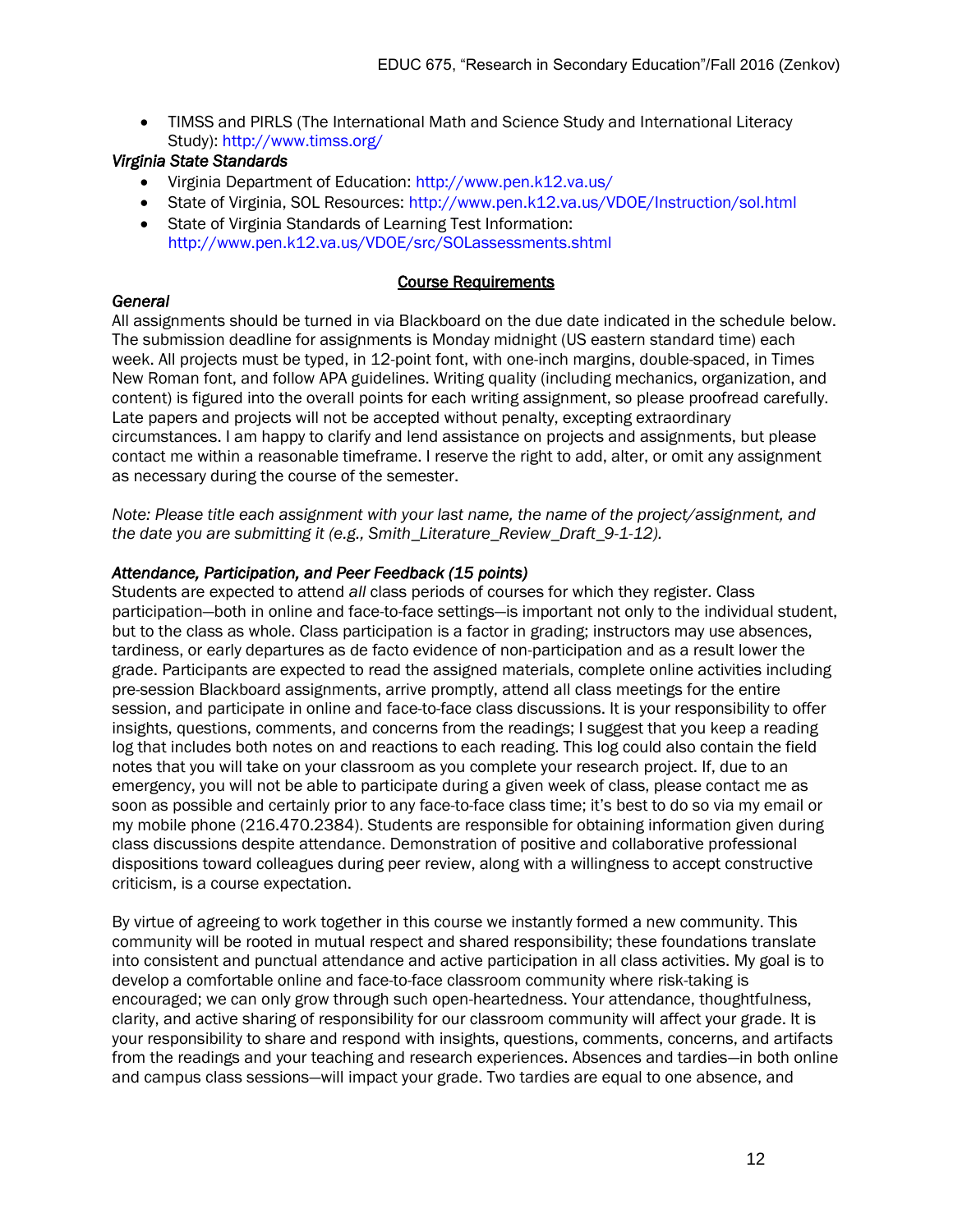missing 30% or more of class sessions will result in automatic course failure. Please turn off all mobile phones, computers, and pagers when you participate in our class.

You will have the chance to work with a peer review group across the semester as you draft and craft your research project. A peer reviewer is first of all a colleague whom you trust personally and professionally. S/he is also someone who is kind but courageous about asking provocative questions about your work and your perspective. In our course, a significant amount of in- and out-of-class time will be spent in our peer review groups, and I will offer you tools to use to support the creation and revision of each section of your research reports. These activities will require that you follow the outlined procedures quite closely—not religiously or without modification—but trusting the peer review process and your peers. Let's keep in mind that peer reviewers intend not just to know their own work but to understand the contexts, circumstances, and settings of their peers' efforts. Let us also be advocates for each others' critical reflections on our teaching practices. We will establish non-negotiables for our work as a class and for each of our peer review groups.

#### *Blackboard Participation and Assignments (10 points)*

Participants are expected to log onto Blackboard at least three times weekly. The Blackboard URL is [https://mymasonportal.gmu.edu/webapps/portal/frameset.jsp.](https://mymasonportal.gmu.edu/webapps/portal/frameset.jsp) Each member of our class will be responsible for contributing at least one posting to each discussion, accompanied by one artifact that is related to the ideas and/or events described in your posting. Each class member will also be required to respond to at least two peers each week. Please post contributions by the end of the week in which the topic is discussed. Discussion postings should be thorough and thoughtful. Just posting an "I agree/disagree with your comment" or "I think the same" to someone else's thoughts is not considered adequate. *Note: Access to the Internet to search for resources and to engage in online course related activity is required approximately three times per week.* 

1) Assignment  $#1$  (due Sunday, September  $11<sup>th</sup>$ )

Post a brief biographical sketch introducing yourself to the class. Attach a photo of yourself, preferably a close-up of you in your work environment. Then respond to the following questions on the Discussion Board and upload one accompanying image or artifact that relates to the ideas or experiences you describe:

- What has your experience been in reading education research studies, reports or articles? How have they been beneficial?
- Have you conducted or taken part in a research project or study? If so, please describe the experience, including your role.
- What do you believe the benefits of conducting research in your own classroom might be?
- 2) Assignment #2 (due Sunday, September 18th)

Briefly respond to the following questions on the Discussion Board, then upload an artifact that relates to the ideas/experiences you describe:

- What are three to five research questions you might address with your research? Be sure that these are "how" questions rather than "yes/no" questions. With whom might you collaborate to conduct your project? In particular, how might you involve your students in your research project?
- Action, teacher, or practitioner research is often criticized because the outcomes are not generalizable. How might you respond to this concern in defending action, teacher, or practitioner research as a viable research method?
- 3) Assignment #3 (due Sunday, October 2<sup>nd</sup>)

Briefly respond to the following questions on the Discussion Board, then upload an artifact that represents an example of the data you have collected so far:

 What will be your primary data collection methods? And what will be your specific teaching interventions?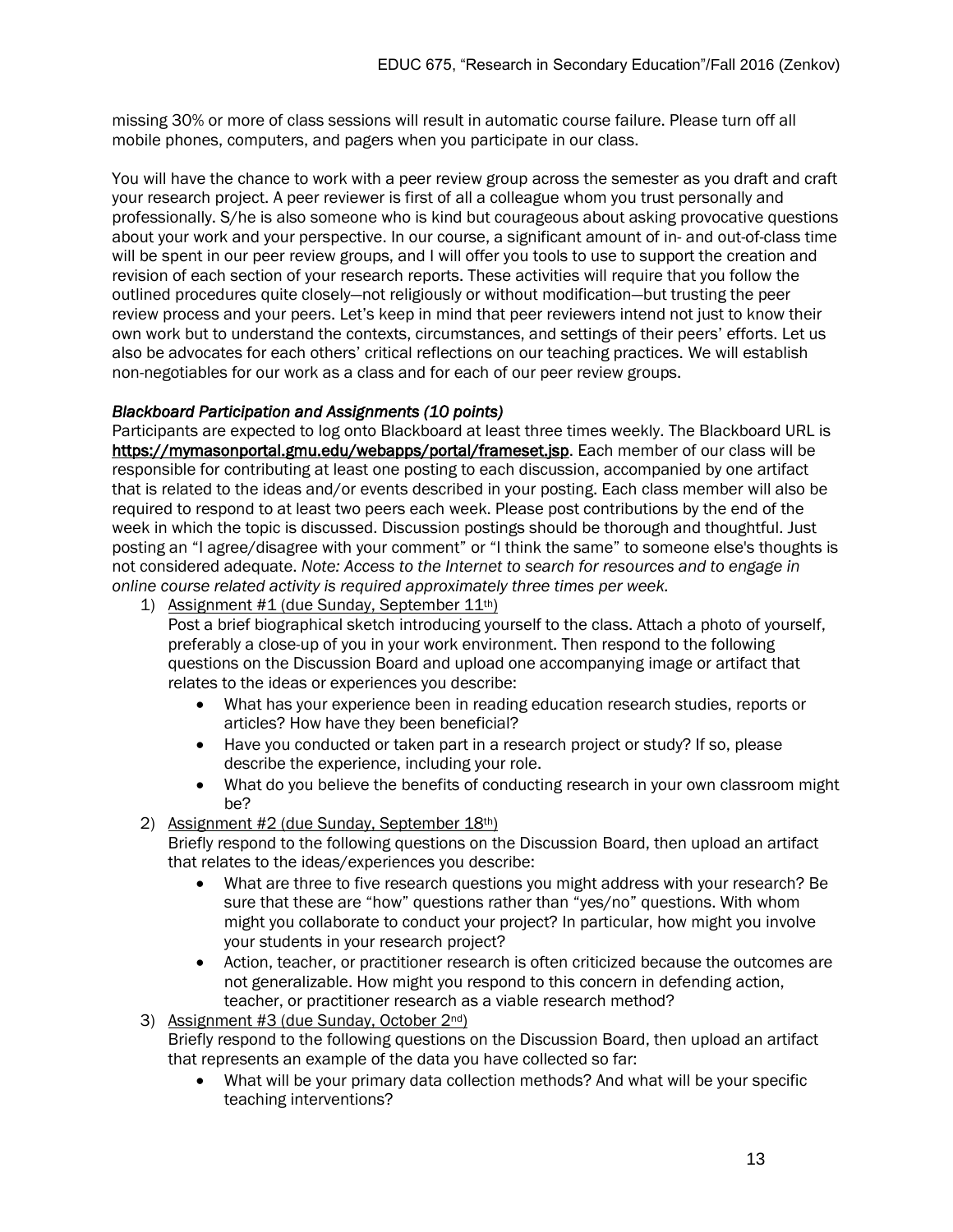- How will you ensure that you have met any ethical challenges associated with conducting research on your teaching and followed your school's ethics policy regarding the collection of data?
- How will you TRIANGULATE the data collection in your study? What three sources will you consider for at least one of your research questions?
- How will you insure that your study is VALID and your data collection techniques are RELIABLE?
- 4) Assignment #4 (due Sunday, October 30th)

Briefly respond to the following questions on the Discussion Board, then upload an artifact that represents an example of the data you have collected so far:

- What is an example of the most interesting, surprising, consistent, or representative data you have gathered this week?
- What initial sense (analysis!) have you made of any data you collected this week or thus far?
- 5) Assignment #5 (due Sunday, November 13th)

Briefly respond to the following questions on the Discussion Board, then upload an artifact that represents an example of the data you have collected so far:

- What sense (analysis!) have you made of any data you collected this week or thus far?
- What challenges do you anticipate facing in writing up the results of your final research project?
- What have been your top two or three questions about this action research work thus far? That is, questions about the PROCESS of doing action research, the challenges of doing it.

#### *Action/Teacher/Practitioner Research Project Draft Components (15 points)*

You will submit for instructor and peer review the following draft sections of your action, teacher, or practitioner research paper: introduction/contexts, literature review, methodology, findings, and discussion/action plan. Due dates of these drafts are listed in the schedule below, and the specific elements of these sections will be provided via samples, descriptions, and rubrics. Completing these draft elements will scaffold you toward completion of your final project—a very good thing.

#### *Action/Teacher/Practitioner Research Project (60 points)*

Participants will design and conduct an action, teacher, or practitioner research project that is relevant to their present or future teaching positions. Outlines, examples, descriptions, and rubrics of these projects will be provided. You will write a literature review and proposal for this project, collect and analyze preliminary data, and share the results of your study with both our class (and potentially an outside audience) in a PowerPoint presentation. It is possible to partner with another student for the purpose of sharing data and researching different aspects of a common topic; each partner, however, must submit an original, stand-alone report. Each participant will make an in-class tenminute presentation (ungraded) on her/his project; an outline and examples of these presentations will be provided. Please note that projects or papers submitted for credit in another course cannot also be used for a grade in this course. Your data sources for this project must include either (or both) of the following artifacts: 1) visual representations (images or photographs of your classroom, students at work, etc.); 2) student feedback related to your research question and your teaching intervention. When considering research topics, you should identify a research question that really matters to you. It should be something about which you are curious and with which you are willing to spend time researching and learning. In the words of a former Mason student, "If you aren't eager to spend several days curled up reading about your topic, then it's not love, and you need to ditch it and find another topic."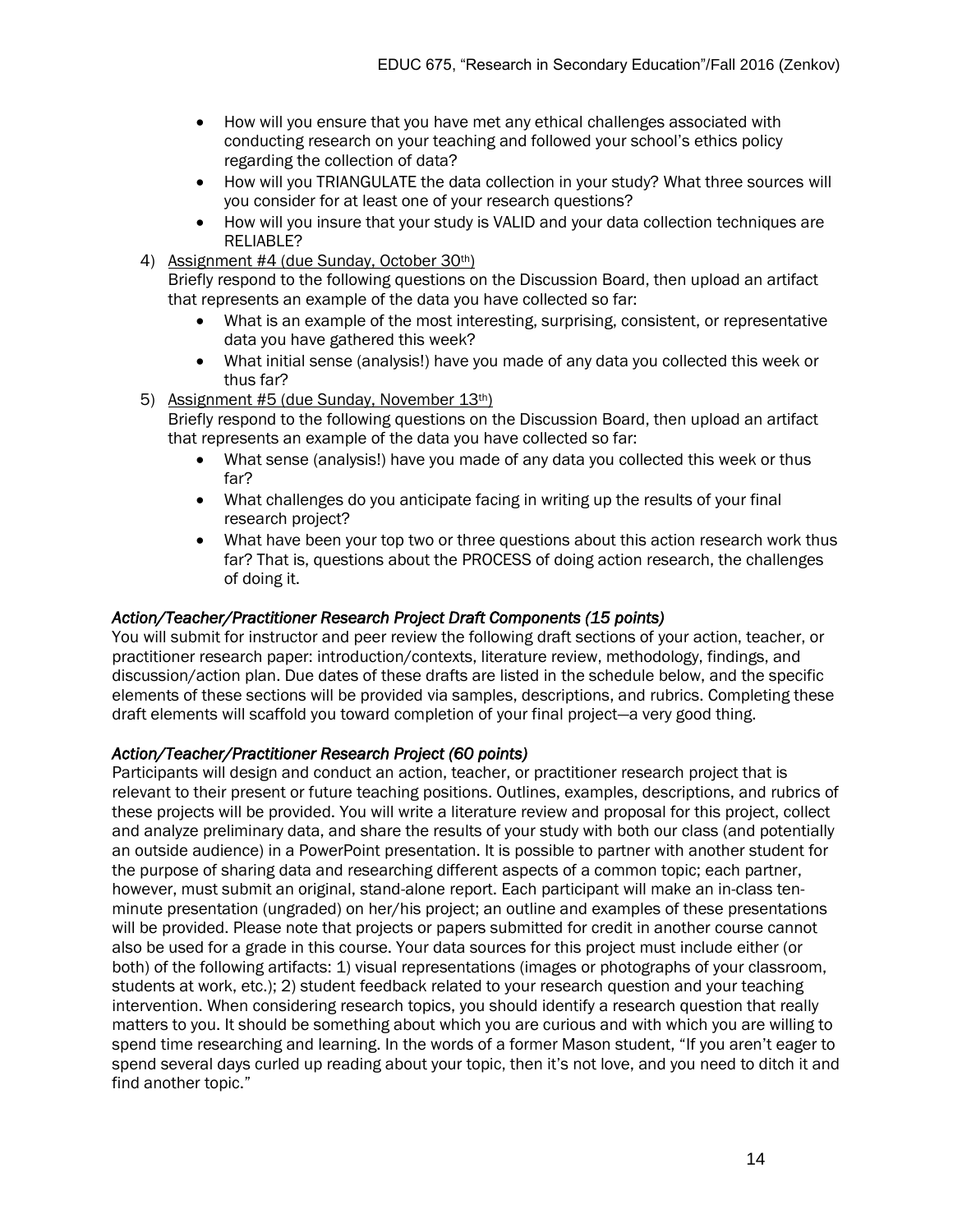# *Action/Teacher/Practitioner Research Impact Presentation*

Working independently you will identify an authentic, alternative, preferably contemporary mediabased method through which you will share the impact of your teacher research—to an audience you care about and/or to an audience that you think should care about your teacher research work. While you will make a brief presentation of your individual research findings in class, the mission of this assignment is for you to design and enact a presentation that moves the public understanding of your study along. You might choose to create a presentation that highlights your project and findings. You might highlight the very importance of action, teacher, or practitioner research. You are encouraged to display and present these findings in an alternative setting and through creative means, with your primary goal being engaging in an exercise in demonstrating the significance of your research to the broader world. You may potentially share your project with the Secondary Program Faculty and members of the larger college or educational community.

#### Assessment and Mastery Grading

All assignments will be evaluated holistically using a mastery grading system; the general rubric is described below, and a specific rubric provided with each assignment. A student must demonstrate "mastery" of each requirement of an assignment; doing so will result in a "B" level score. Only if a student additionally exceeds the expectations for that requirement—through quality, quantity, or the creativity of her/his work—will she/he be assessed with an "A" level score. With a mastery grading system, students must *choose* to "go above and beyond" in order to earn "A" level scores.

- "A" level score = Student work is well-organized, exceptionally thorough and thoughtful, candid, and completed in a professional and timely manner. Student followed all format and component guidelines, as well as including additional relevant component. Student supports assertions with multiple concrete examples and/or explanations. Significance and/or implications of observations are fully specified and extended to other contexts. Student work is exceptionally creative, includes additional artifacts, and/or intentionally supports peers' efforts.
- "B" level score = Student work is well organized, thorough, thoughtful, candid, and completed in a professional and timely manner. Student followed all format and component guidelines. Student supports assertions with concrete examples and/or explanations. Significance and/or implications of observations are fully specified.
- "C" level score = Student provides cursory responses to assignment requirements. Student did not follow all format and component guidelines. Development of ideas is somewhat vague, incomplete, or rudimentary. Compelling support for assertions is typically not provided.
- "F" level score = Student work is so brief that any reasonably accurate assessment is impossible.

# *Grading Scale*

 $A = 95 - 100%$  $A = 90-94%$  $B+ = 87-89%$  $B = 83 - 86%$  $B = 80 - 82%$  $C = 70-79%$  $F =$  Below 70%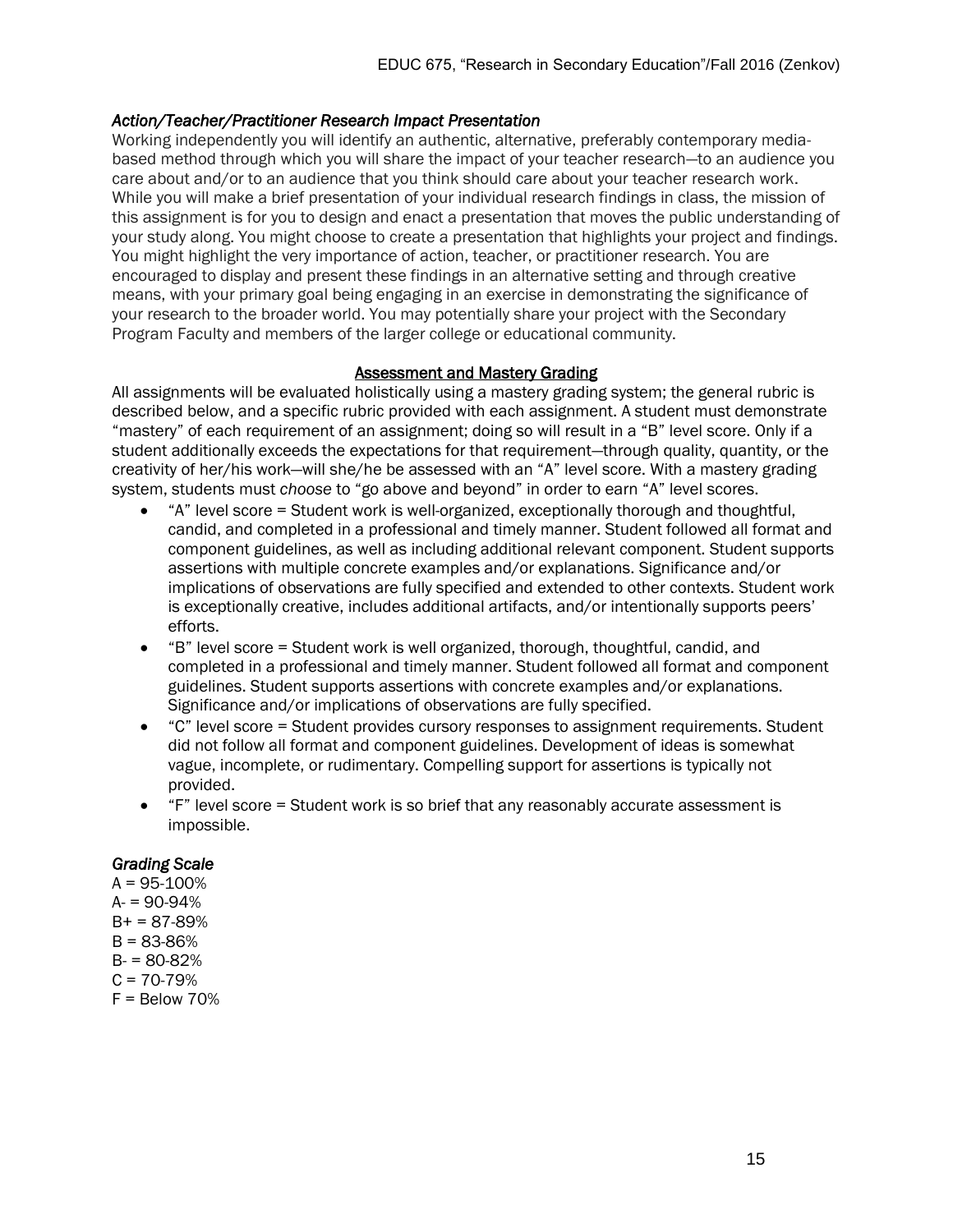Incomplete (IN): This grade may be given to students who are passing a course but who may be unable to complete scheduled course work for a cause beyond reasonable control. The student must then complete all the requirements by the end of the ninth week of the next semester, not including summer term, and the instructor must turn in the final grade by the end of the 10th week. Faculty may grant an incomplete with a contract developed by the student with a reasonable time to complete the course at the discretion of the faculty member.

# *Assignments/Possible Points*

Attendance, Participation, and Peer Feedback = 15 points Blackboard Participation and Assignments = 10 points Action/Teacher/Practitioner Research Project Draft Components = 15 points

- Introduction/Contexts
- **•** Literature Review
- Methodology
- Findings
- Discussion/Action Plan

Action/Teacher/Practitioner Research Project (including presentation) = 60 points  $Total = 100$  point

#### Tk20 Performance-Based Assessment Submission Requirement

Every student registered for any Secondary Education course with a required Tk20 performancebased assessment(s) (designated as such in the syllabus) is required to submit this/these assessment(s), the Teacher Research Project and Impact Presentation, to Tk20 through 'Assessments' in Blackboard (regardless of whether a course is an elective, a one-time course or part of an undergraduate minor). Failure to submit the assessment to Tk20 (through Blackboard) will result in the course instructor reporting the course grade as Incomplete (IN). Unless this grade is changed upon completion of the required Tk20 submission, the IN will convert to an F nine weeks into the following semester.

#### Professional Dispositions

Students are expected to exhibit professional behaviors and dispositions at all times.

#### Core Values Commitment

The College of Education & Human Development is committed to collaboration, ethical leadership, innovation, research-based practice, and social justice. Students are expected to adhere to these principles: [http://cehd.gmu.edu/values/.](http://cehd.gmu.edu/values/)

#### GMU/CEHD Policies and Resources for Students

- Students must adhere to the guidelines of the George Mason University Honor Code [See [http://oai.gmu.edu/the-mason-honor-code-2/\]](http://oai.gmu.edu/the-mason-honor-code-2/).
- Students must follow the university policy for Responsible Use of Computing [See [http://universitypolicy.gmu.edu/policies/responsible-use-of-computing/\]](http://universitypolicy.gmu.edu/policies/responsible-use-of-computing/).
- Students are responsible for the content of university communications sent to their George Mason University email account and are required to activate their account and check it regularly. All communication from the university, college, school, and program will be sent to students solely through their Mason email account.
- Students with disabilities who seek accommodations in a course must be registered with the George Mason University Office of Disability Services (ODS) and inform their instructor, in writing, at the beginning of the semester [See [http://ods.gmu.edu/\]](http://ods.gmu.edu/).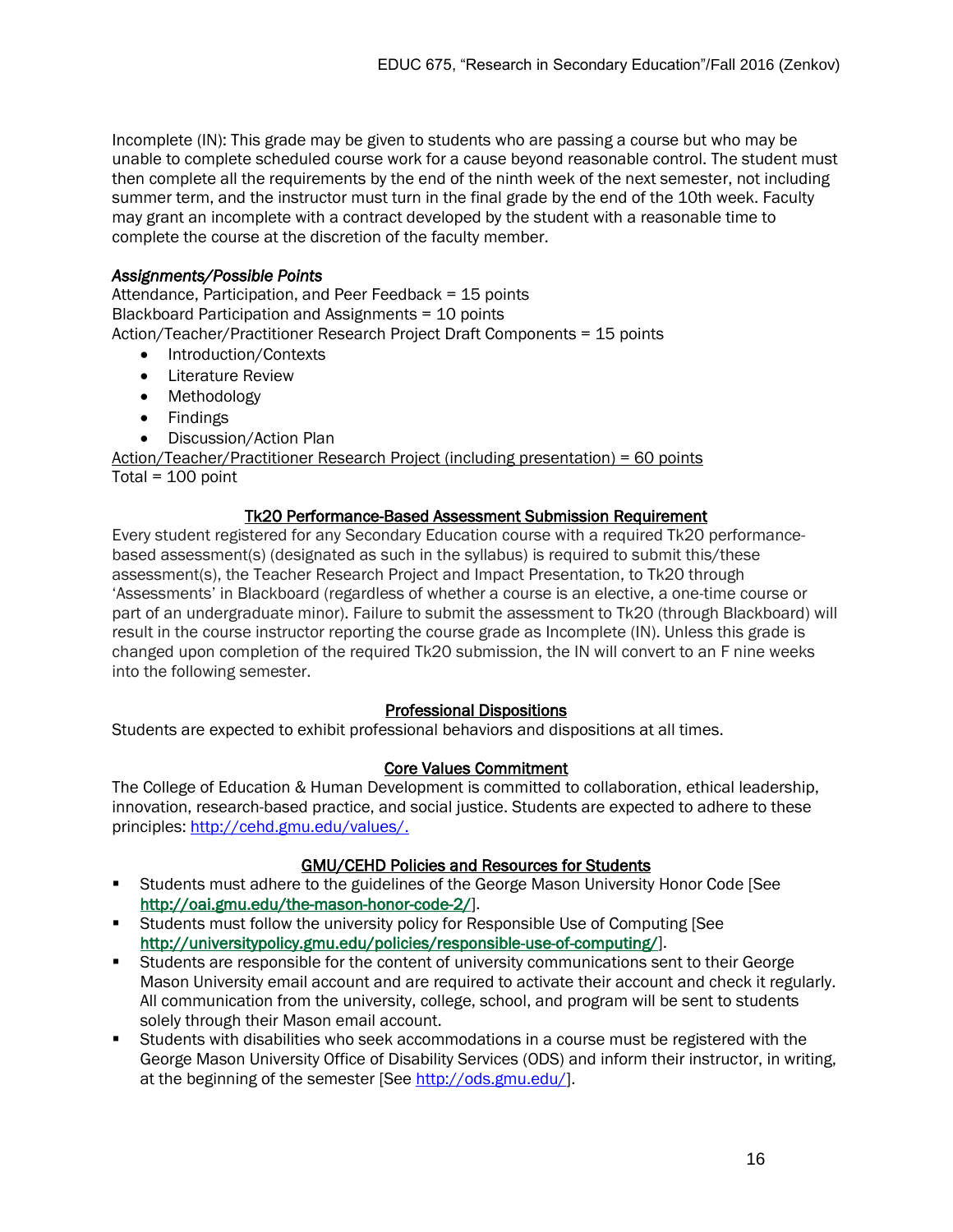- **Students must follow the university policy stating that all sound emitting devices shall be turned** off during class unless otherwise authorized by the instructor.
- Students must follow the university policy stating that all sound emitting devices shall be silenced during class unless otherwise authorized by the instructor.
- Support for submission of assignments to Tk20 should be directed to **tk20help@gmu.edu** or [https://cehd.gmu.edu/api/tk20.](https://cehd.gmu.edu/api/tk20) Questions or concerns regarding use of Blackboard should be directed to [http://coursessupport.gmu.edu/.](http://coursessupport.gmu.edu/)
- **The George Mason University Writing Center staff provides a variety of resources and services** (e.g., tutoring, workshops, writing guides, handbooks) intended to support students as they work to construct and share knowledge through writing [See [http://writingcenter.gmu.edu/\]](http://writingcenter.gmu.edu/).
- The George Mason University Counseling and Psychological Services (CAPS) staff consists of professional counseling and clinical psychologists, social workers, and counselors who offer a wide range of services (e.g., individual and group counseling, workshops and outreach programs) to enhance students' personal experience and academic performance [See [http://caps.gmu.edu/\]](http://caps.gmu.edu/).
- The Office of Student Support staff helps students negotiate life situations by connecting them with appropriate campus and off-campus resources. Students in need of these services may contact the office by phone (703.993.5376). Concerned students, faculty and staff may also make a referral to express concern for the safety or well-being of a Mason student or the community [\(http://studentsupport.gmu.edu/\)](http://studentsupport.gmu.edu/) and the staff will follow up with the student.

# GSE/CEHD Information

For additional information on the College of Education and Human Development, Graduate School of Education, please visit our website [See [http://gse.gmu.edu/\]](http://gse.gmu.edu/)

### Human Subjects Research Review Process

Any research or action, teacher, or practitioner research that will be publicly disseminated must have prior approval of the GMU Human Subjects Review Board (HSRB). Action, teacher, or practitioner research that is used solely for the purpose of studying pedagogical aspects may be conducted without additional permission but cannot be disseminated. Detailed information on what is involved in submitting a proposal to the Review Board is available from the following web site: <http://oria.gmu.edu/>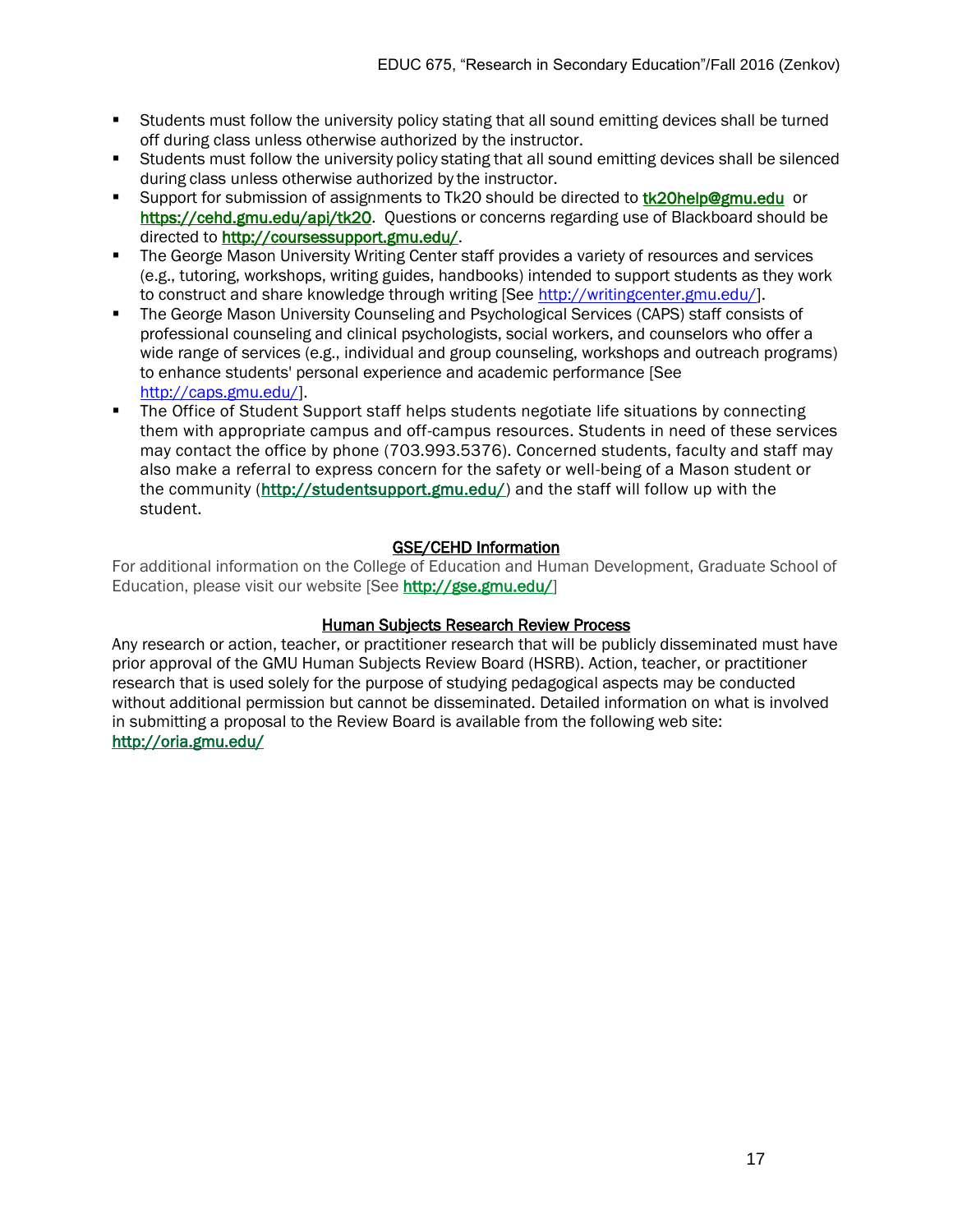| <b>Details</b>                                                                             | <b>Topic/Activity</b>                                                                                                                                                                                                                                                                                                      | Assignment due                                                                                                              | Reading                                                                                                                          |
|--------------------------------------------------------------------------------------------|----------------------------------------------------------------------------------------------------------------------------------------------------------------------------------------------------------------------------------------------------------------------------------------------------------------------------|-----------------------------------------------------------------------------------------------------------------------------|----------------------------------------------------------------------------------------------------------------------------------|
| Week 1<br>Aug 29th<br><b>Whole Class</b><br>4:30-7:10 pm                                   | • Introductions, course overview, syllabus,<br>requirements<br>• Introduction to action/teacher/practitioner<br>research and Youth Participatory Action<br>Research (YPAR)<br>• Dissection of an Action Research Project and<br>Timeline<br>• Action research exemplar presentations from<br>rockstar teacher researchers! | • None!                                                                                                                     | • None!                                                                                                                          |
| Week 2<br>Sept 5th                                                                         | • No class-Labor Day holiday!                                                                                                                                                                                                                                                                                              | • None!                                                                                                                     | • None!                                                                                                                          |
| Week 3<br>Sept 12th<br><b>Green Group</b><br>5:00-6:00<br><b>Gold Group</b><br>$6:10-7:10$ | • What is action research?<br>• Choosing our research model-AR or YPAR<br>• Dissection of an Introduction                                                                                                                                                                                                                  | • Discussion Board Assignment #1                                                                                            | • Power, Ch. 1, 2, 9<br>· Bautista, et al article<br>• Zenkov, et al YPAR project                                                |
| Week 4<br>Sept 19th<br>Green Group<br>Skype<br>Conferences<br>Round #1                     | • Independent work time and Green Group Skypes<br>• What teaching/learning questions might we<br>address?<br>• Dissection of a Literature Review<br>• Gathering baseline data on your class/students                                                                                                                       | • Discussion Board Assignment #2<br>• Draft Introductions/Contexts<br>• SLMDD Time: Slides, Methods, Data,<br><b>Drafts</b> | • Power, Ch. 3<br>• Exemplar Papers: Select two<br>from Aguirre, Denicola, Dwyer,<br>Lancia, Leathart, Newman,<br>Atallah, Green |
| Week 5<br>Sept 26th<br><b>Gold Group</b><br>Skype<br>Conferences<br>Round #1               | • Independent work time and Gold Group Skypes<br>• What teaching/learning questions might we<br>address?<br>• Dissection of a Literature Review<br>• Gathering baseline data on your class/students                                                                                                                        | • Peer feedback on draft<br>Introductions/Contexts sections<br>• SLMDD Time: Slides, Methods, Data,<br><b>Drafts</b>        | • Power, Ch. 3<br>• Exemplar Papers: Select two<br>from Aguirre, Denicola, Dwyer,<br>Lancia, Leathart, Newman,<br>Atallah, Green |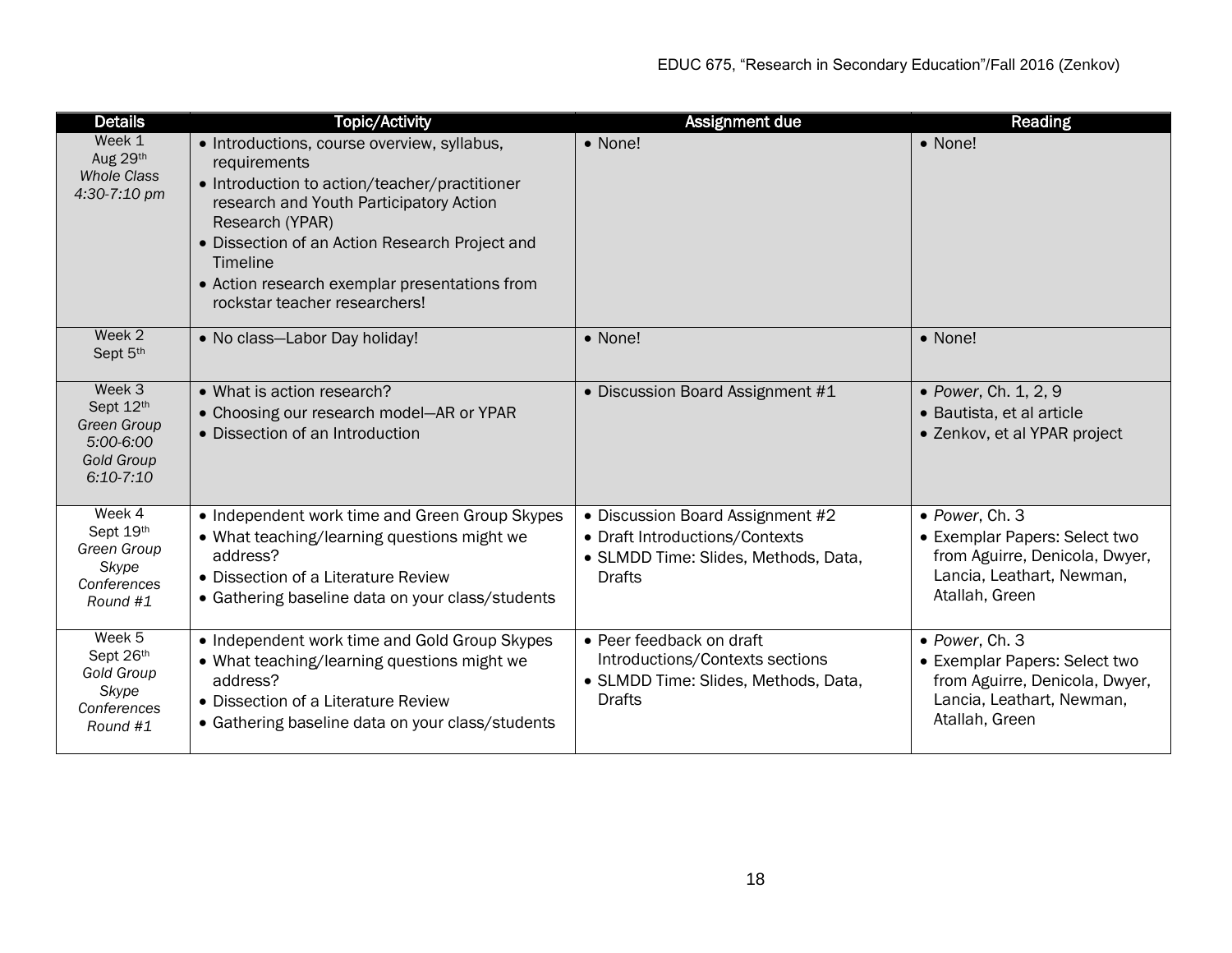| Week 6<br>Oct 3rd<br><b>Green Group</b><br>4:30-5:45<br><b>Gold Group</b><br>5:50-7:05                                     | • Developing research questions and research<br>plan<br>• Dissection of a Methodology<br>• Data collection!                                          | • Discussion Board Assignment #3<br>• Draft Literature Reviews<br>• SLMDD Time: Slides, Methods, Data,<br><b>Drafts</b> | • Power, Ch. 4<br>• Exemplar Papers: Select two<br>from Barton, Brand, Golobic,<br>Hannon, Steele, Howick,<br>Viccorra                        |
|----------------------------------------------------------------------------------------------------------------------------|------------------------------------------------------------------------------------------------------------------------------------------------------|-------------------------------------------------------------------------------------------------------------------------|-----------------------------------------------------------------------------------------------------------------------------------------------|
| Week 7<br>Oct 11th<br>Green/Gold<br>Groups<br>Skype<br>Conferences<br>Round #2                                             | Note: Monday classes moved to Tuesday<br>• Developing research questions and research<br>plan<br>• Dissection of a Methodology<br>• Data collection! | • Peer feedback on draft Literature Reviews<br>• SLMDD Time: Slides, Methods, Data,<br>Drafts                           | • Power, Ch. 4<br>• Exemplar Papers: Select two<br>from Barton, Brand, Golobic,<br>Hannon, Steele, Howick,<br>Viccorra                        |
| Week 8<br>Oct 17th<br>Green Group<br>5:00-6:30 pm<br>Green<br>Conferences<br>Round #3<br>4:30-5:00<br>$6:30-7:10$          | • Our research plans, interventions, and data<br>collection methods<br>• Dissection of a Findings section<br>• Data collection!                      | • Draft Methodologies<br>• SLMDD Time: Slides, Methods, Data,<br><b>Drafts</b>                                          | $\bullet$ Power, Ch. 5-6<br>• Exemplar Papers: Select two<br>from Lima-Whitney, McCusker,<br>McNeive, Mitro, Polen, Snow,<br>Kendrick, Araneo |
| Week 9<br>Oct 24th<br><b>Gold Group</b><br>5:00-6:30 pm<br><b>Gold Conferences</b><br>Round #3<br>4:30-5:00<br>$6:30-7:10$ | • Our research plans, interventions, and data<br>collection methods<br>• Dissection of a Findings section<br>• Data collection!                      | • Peer feedback on draft Methodologies<br>• SLMDD Time: Slides, Methods, Data,<br><b>Drafts</b>                         | $\bullet$ Power, Ch. 5-6<br>• Exemplar Papers: Select two<br>from Lima-Whitney, McCusker,<br>McNeive, Mitro, Polen, Snow,<br>Kendrick, Araneo |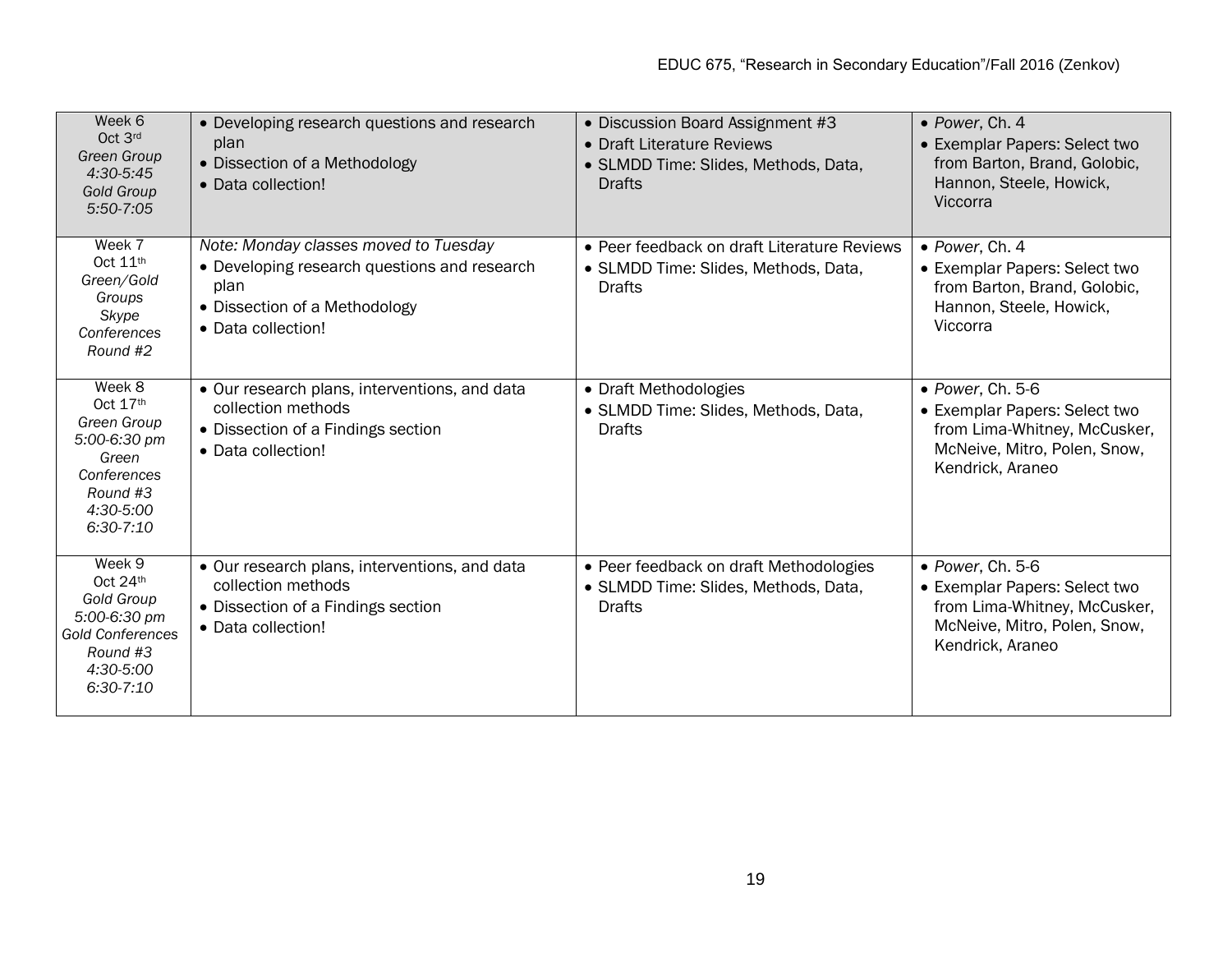| Week 10<br>Oct 31st<br>Green Group<br>5:00-6:30 pm<br>Green<br>Conferences<br>Round #4<br>4:30-5:00<br>$6:30-7:10$   | · Our data analyses, patterns, outliers, and<br>findings<br>• Dissection of a Discussion section<br>• Data collection! | • Discussion Board Assignment #4<br>• Draft Findings<br>· SLMDD Time: Slides, Methods, Data,<br><b>Drafts</b>    | • Power, Ch. 7-8<br>• Exemplar Papers: Select two<br>from Baney, Long, Sharp,<br>Walsleben, Stone, Vranas,<br>Weatherholtz, and Riddick |
|----------------------------------------------------------------------------------------------------------------------|------------------------------------------------------------------------------------------------------------------------|------------------------------------------------------------------------------------------------------------------|-----------------------------------------------------------------------------------------------------------------------------------------|
| Week 11<br>Nov 7th<br>Gold Group<br>5:00-6:30 pm<br><b>Gold Conferences</b><br>Round #4<br>4:30-5:00<br>$6:30-7:10$  | • Our data analyses, patterns, outliers, and<br>findings<br>• Dissection of a Discussion section<br>• Data collection! | • Peer feedback on draft Findings<br>• SLMDD Time: Slides, Methods, Data,<br><b>Drafts</b>                       | • Power, Ch. 7-8<br>• Exemplar Papers: Select two<br>from Baney, Long, Sharp,<br>Walsleben, Stone, Vranas,<br>Weatherholtz, and Riddick |
| Week 12<br>Nov 14th<br>Green Group<br>5:00-6:30 pm<br>Green<br>Conferences<br>Round #5<br>4:30-5:00<br>$6:30-7:10$   | · Our data analyses, patterns, outliers, and<br>findings<br>• Data collection!                                         | • Discussion Board Assignment #5<br>• Draft Discussions<br>· SLMDD Time: Slides, Methods, Data,<br><b>Drafts</b> | · Power, Ch. 7-8<br>• Exemplar Papers: Select two<br>from Hahne, Patterson,<br>Peckenham, Sutton, Townsend,<br>and Tate                 |
| Week 13<br>Nov 21st                                                                                                  | • Thanksgiving recess-no class!                                                                                        | • None!                                                                                                          | • None!                                                                                                                                 |
| Week 14<br>Nov 28th<br>Gold Group<br>5:00-6:30 pm<br><b>Gold Conferences</b><br>Round #5<br>4:30-5:00<br>$6:30-7:10$ | • Our data analyses, patterns, outliers, and<br>findings<br>• Data collection!                                         | • Peer feedback on draft Discussions<br>• SLMDD Time: Slides, Methods, Data,<br><b>Drafts</b>                    | • Power, Ch. 7-8<br>• Exemplar Papers: Select two<br>from Hahne, Patterson,<br>Peckenham, Sutton, Townsend,<br>and Tate                 |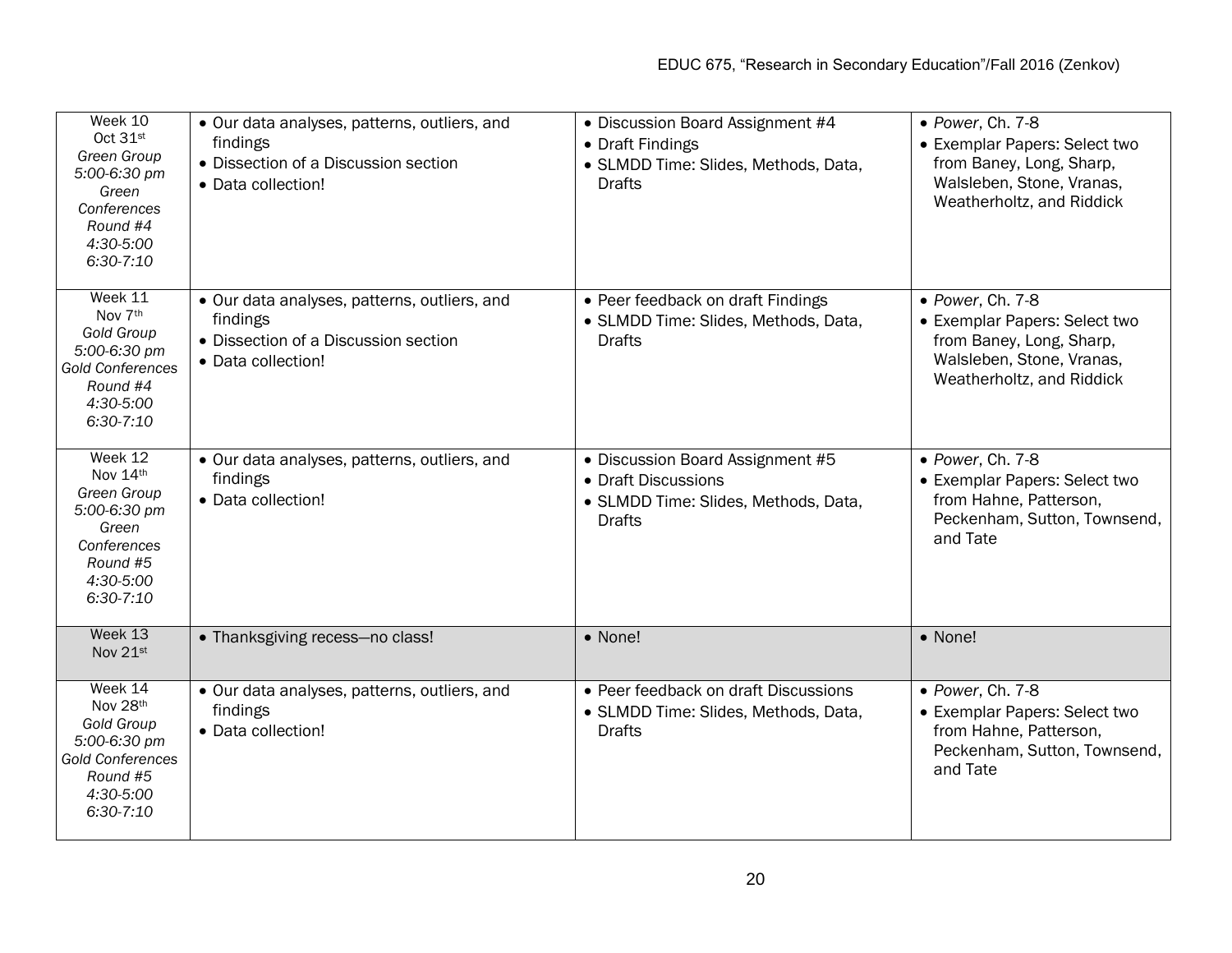| Week 15<br>Dec $5th$<br>Whole Class | • Returning to the whole research project<br>• Research presentations<br>• Course evaluations | Research presentations                                                              | $\bullet$ None! |
|-------------------------------------|-----------------------------------------------------------------------------------------------|-------------------------------------------------------------------------------------|-----------------|
| Week 16<br>Dec 12th                 | <b>TBD</b>                                                                                    | Final research projects and presentations<br>due to Blackboard/Tk20 by Fri, Dec 9th | • None!         |

*Whole Group meetings are highlighted in grey*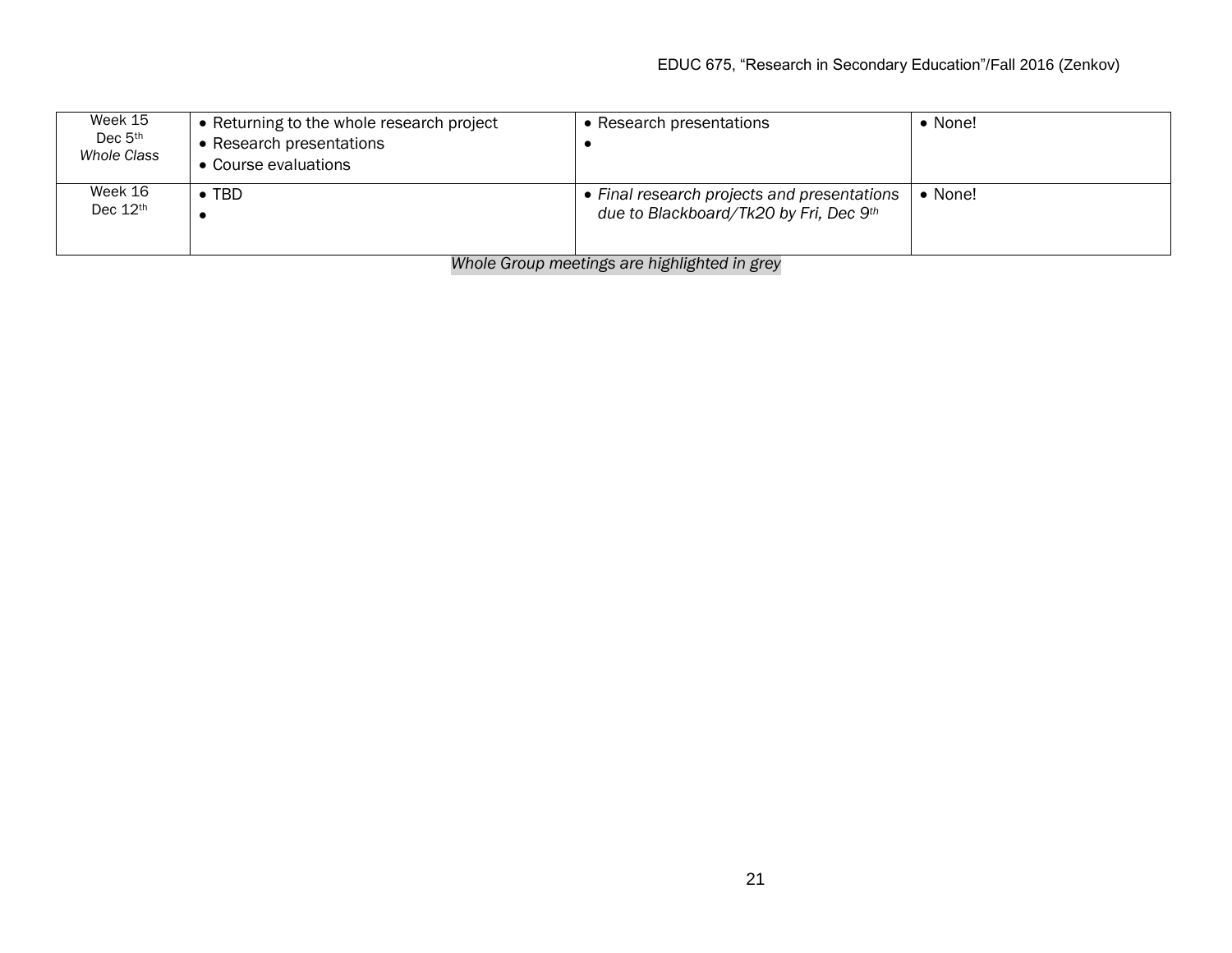# EDUC 675, "Research in Secondary Education" *Teacher Research Project Description and Assessment Rubric (60 points)*

*(Includes suggested page lengths for each section)*

# Title Page and Abstract (2 points possible)

Your title can be as creative as you like-take researcher/artistic license with this. In 125 to 150 words, what was your study about? What was your major finding? An abstract writing strategy: take one sentence from each section of your final project (introduction, literature review, methodology, findings, and discussion) to craft the perfect abstract. Consider the following questions as you draft your title and abstract:

- 1) Have you provided a single, articulate, concise paragraph of no more than 150 words?
- 2) Does your abstract concisely describe your purpose and the context, method, key findings, and significance of your research?

| Suggested 2 pages: 1 page for title, 1 page for abstract |                          |                               |                             |                               |
|----------------------------------------------------------|--------------------------|-------------------------------|-----------------------------|-------------------------------|
| <b>Rubric</b>                                            | Does not meet            | Approaches                    | <b>Meets</b>                | <b>Exceeds</b>                |
| Score                                                    | expectations             | expectations                  | expectations                | expectations                  |
|                                                          |                          |                               |                             |                               |
| <b>Grade Score</b>                                       |                          |                               | $B$ to $B+$                 | A- to A                       |
|                                                          | Less than 1.4 points     | $1.4 - 1.5$ points            | $1.6 - 1.7$ points          | $1.8 - 2$ points              |
| Title and                                                | Project is so brief,     | Project includes only general | Project includes an         | Project includes a concise    |
| Abstract                                                 | incomplete, or off-topic | statements about the study.   | identifiable summary (max   | (max 150 words) summary       |
|                                                          | that any reasonably      | Information on methods and    | 150 words) that addresses   | that reports factually on the |
|                                                          | accurate assessment is   | procedures to be followed is  | the purpose of the study.   | purpose of the study and the  |
|                                                          | impossible.              | sketchy or missing. Falls     | Touches on methods and      | methods and procedures to     |
|                                                          |                          | short of 150 words or greatly | procedures to be followed,  | be followed.                  |
|                                                          |                          | exceeds the 150-word limit    | but is not sharply focused. |                               |

#### Introduction, Rationale, Area of Focus, and Research Questions (5 points possible)

Briefly describe the setting, including the community, school, students, and other relevant information. Demographic information in your introduction should focus on your school, while demographic information in your methodology should focus specifically on the students you worked with in your study. What is the purpose of your study? What problem or issue are you addressing? Describe why the concerns are important to you and what your research might help you learn as a result of its conduct. What is its background and significance? What is (are) your research question(s)? Do you have a hypothesis? If so, what is it and how did you formulate it? Be sure that your research questions steer you toward a descriptive response. Consider the following questions as you draft your introduction, rationale, area of focus, and research questions:

- 1) Have you explained the outgrowth of your study?
- 2) Have you offered perspectives that shaped this question for you?
- 3) Have you situated the study in terms of explaining the outgrowth of these questions in the context of your work? (e.g., your students, classroom, school, district)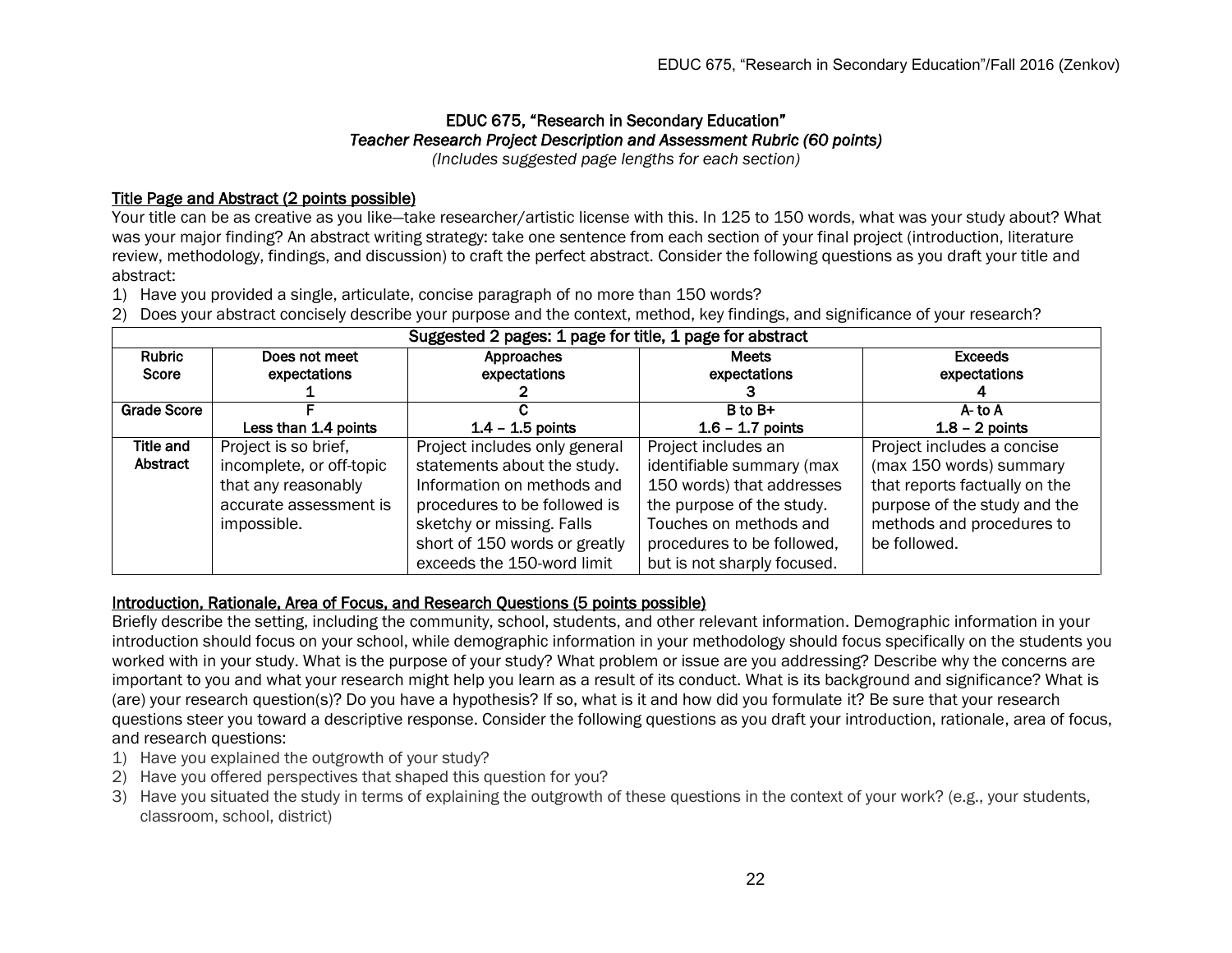- 4) Have you clearly and concisely explained why this research is important? Have you addressed the broader educational and social significance of this research?
- 5) Have you clearly and concisely stated the research problem?
- 6) Have you clearly and concisely stated your main research question and any sub-questions?

| Suggested 3-4 pages                                                           |                                                                                                                  |                                                                                                                                                                                                                                                                         |                                                                                                                                                                                                                                                              |                                                                                                                                                                                                                       |
|-------------------------------------------------------------------------------|------------------------------------------------------------------------------------------------------------------|-------------------------------------------------------------------------------------------------------------------------------------------------------------------------------------------------------------------------------------------------------------------------|--------------------------------------------------------------------------------------------------------------------------------------------------------------------------------------------------------------------------------------------------------------|-----------------------------------------------------------------------------------------------------------------------------------------------------------------------------------------------------------------------|
| <b>Rubric Score</b>                                                           | Does not meet<br>expectations                                                                                    | Approaches<br>expectations                                                                                                                                                                                                                                              | <b>Meets</b><br>expectations                                                                                                                                                                                                                                 | <b>Exceeds</b><br>expectations                                                                                                                                                                                        |
| <b>Grade Score</b>                                                            |                                                                                                                  |                                                                                                                                                                                                                                                                         | B to B+                                                                                                                                                                                                                                                      | A-to A                                                                                                                                                                                                                |
|                                                                               | Less than 3.5 points                                                                                             | $3.5 - 3.9$ points                                                                                                                                                                                                                                                      | $4 - 4.4$ points                                                                                                                                                                                                                                             | $4.5 - 5$ points                                                                                                                                                                                                      |
| Introduction,<br>Rationale,<br>Area of<br>Focus, and<br>Research<br>Questions | Project is so brief,<br>incomplete, or off topic<br>that any reasonably<br>accurate assessment is<br>impossible. | Project includes minimal<br>information on the<br>context/theoretical framework<br>for the study. Does not offer a<br>rationale for the study's<br>execution, or does so only<br>superficially. Explicitly states<br>the research question and<br>purpose of the study. | Project includes an adequate<br>context/theoretical<br>framework for the study and<br>a defensible rationale for its<br>execution, though one or<br>both may be weakly<br>developed. Explicitly states<br>the research question and<br>purpose of the study. | Project includes a sound<br>context/theoretical<br>framework for the study<br>and a compelling rationale<br>for its execution. Clearly<br>and explicitly states the<br>research question and<br>purpose of the study. |

#### Literature Review (8 points possible)

In order to properly address a research question you need to be familiar with previous investigations of your topic. You should conduct a literature review in which you cite and synthesize a minimum of ten (10) sources and discuss how they informed your design. Teacher research appeals to a broad range of research resources, including reports of teachers' experiences. Transitions should connect one annotated source with the next. At the end of the literature review, include a one-paragraph summary of the major discoveries in your review, connecting these to the focus of your study. References must be from refereed journals, books (generally not textbooks), curriculum resources, and scholarly compilations. NOTE: The literature review should emphasize synthesis and analysis (Bloom, 1956, 1984). *Use direct quotes very sparingly.* Craft your literature review as a story of the study of your topic. Consider the following questions as you draft your literature review:

- 1) Did you conduct an ongoing literature review which informed your research?
- 2) Is the review relevant and connected to your study?
- 3) Is the review adequate, coherent, and analytical?
- 4) Does the review include references from a variety of sources?
- 5) Is the review integrated into a conceptual framework with a mapping of the theories, literature, and phenomena that help to inform your study?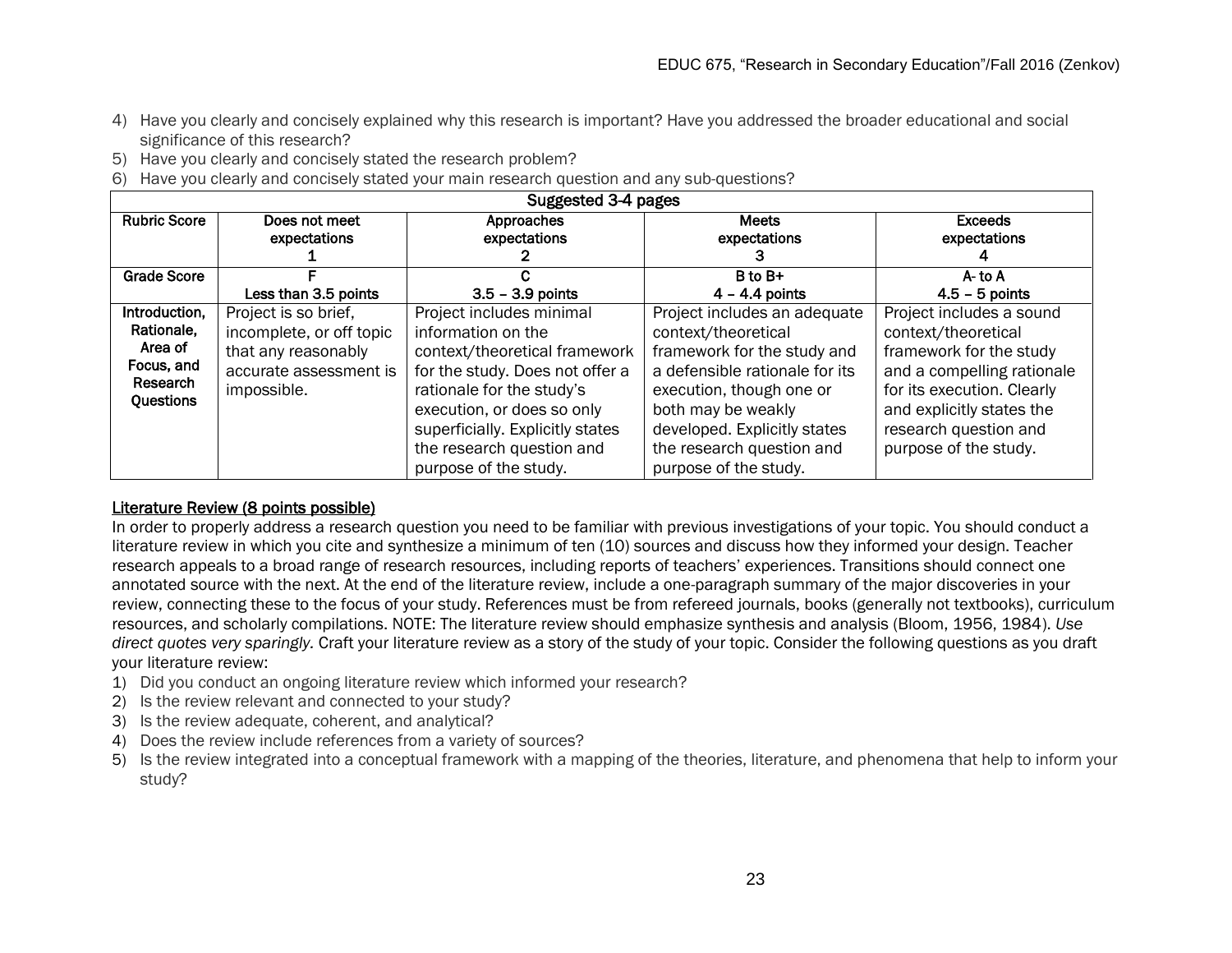| Suggested 4-6 pages |                               |                               |                                   |                                |
|---------------------|-------------------------------|-------------------------------|-----------------------------------|--------------------------------|
| <b>Rubric Score</b> | Does not meet<br>expectations | Approaches<br>expectations    | <b>Meets</b><br>expectations      | <b>Exceeds</b><br>expectations |
|                     |                               |                               |                                   |                                |
| <b>Grade Score</b>  |                               |                               | $B$ to $B+$                       | A-to A                         |
|                     | Less than 5.6 points          | $5.6 - 6.3$ points            | $6.4 - 7.1$ points                | $7.2 - 8$ points               |
| Literature          | Project is so brief,          | Project includes fewer than   | Project includes at least 8       | Project includes at least 10   |
| <b>Review</b>       | incomplete, or off-topic      | 8 peer-reviewed cites,        | peer-reviewed cites, published    | peer-reviewed cites,           |
|                     | that any reasonably           | published reports of          | reports of empirical research.    | published reports of           |
|                     | accurate assessment is        | empirical research. Does      | Highlights gaps in the literature | empirical research.            |
|                     | impossible.                   | not explicitly highlight gaps | to which the proposed study       | Highlights gaps in the         |
|                     |                               | in the literature to which    | will respond. Organizes the       | literature to which the        |
|                     |                               | the proposed study will       | literature by identifiable        | proposed study will respond.   |
|                     |                               | respond. Summarizes cited     | themes, although organization     | Organizes the literature by    |
|                     |                               | works sequentially, rather    | within themes may follow no       | clearly identifiable themes,   |
|                     |                               | than synthesizes and          | clear or consistent pattern of    | proceeding from general to     |
|                     |                               | organizes them                | presentation. Attempts to         | more specific within each      |
|                     |                               | thematically. Relies heavily  | synthesize referenced sources.    | theme. Effectively             |
|                     |                               | on direct quotes.             | Uses few direct quotes.           | synthesizes referenced         |
|                     |                               |                               |                                   | sources, using few, if any,    |
|                     |                               |                               |                                   | direct quotes.                 |

# Description of the Method (15 points possible)

In this section describe how you implemented your research. Include a description of subjects (i.e., students, teachers, administrators), the context of the research, the strategies and materials (put sample material in an appendix), the number and total time of each research session, and a complete description of the methodologies. Repeat your question(s) in this section—remind us often what you are studying. Describe how you selected your subject sample—why did you choose these individuals and who are they, in terms of gender, ethnicity, age, grade level, language/culture, and educational achievement? Describe ALL of your methods, including what influenced the selection of your methodology and design, what measures you took to assure the validity of your study, and how you triangulated your data. Be sure to include a table and timeline of your methods—what you collected and when. Be sure to describe what type of data you collected—for example, did you do a needs assessment (e.g., via a test) to address student achievement, and then design and implement a new instructional strategy? Or did you observe a group of students to see how they behaved in a particular context, and then interview them to ascertain their reasons? Did you do a series of in-depth interviews with students or teachers? How do the data relate to your research question? How do they relate to your masters curriculum? Finally, describe how you planned to make sense of—analyze—your data in light of your research question(s). Provide rich descriptions of HOW you reviewed your data, the themes that became apparent in your reviews, and your ultimate findings. Consider the following questions as you draft your literature review:

1) Have you described your research context, including your community, school, and classroom contexts?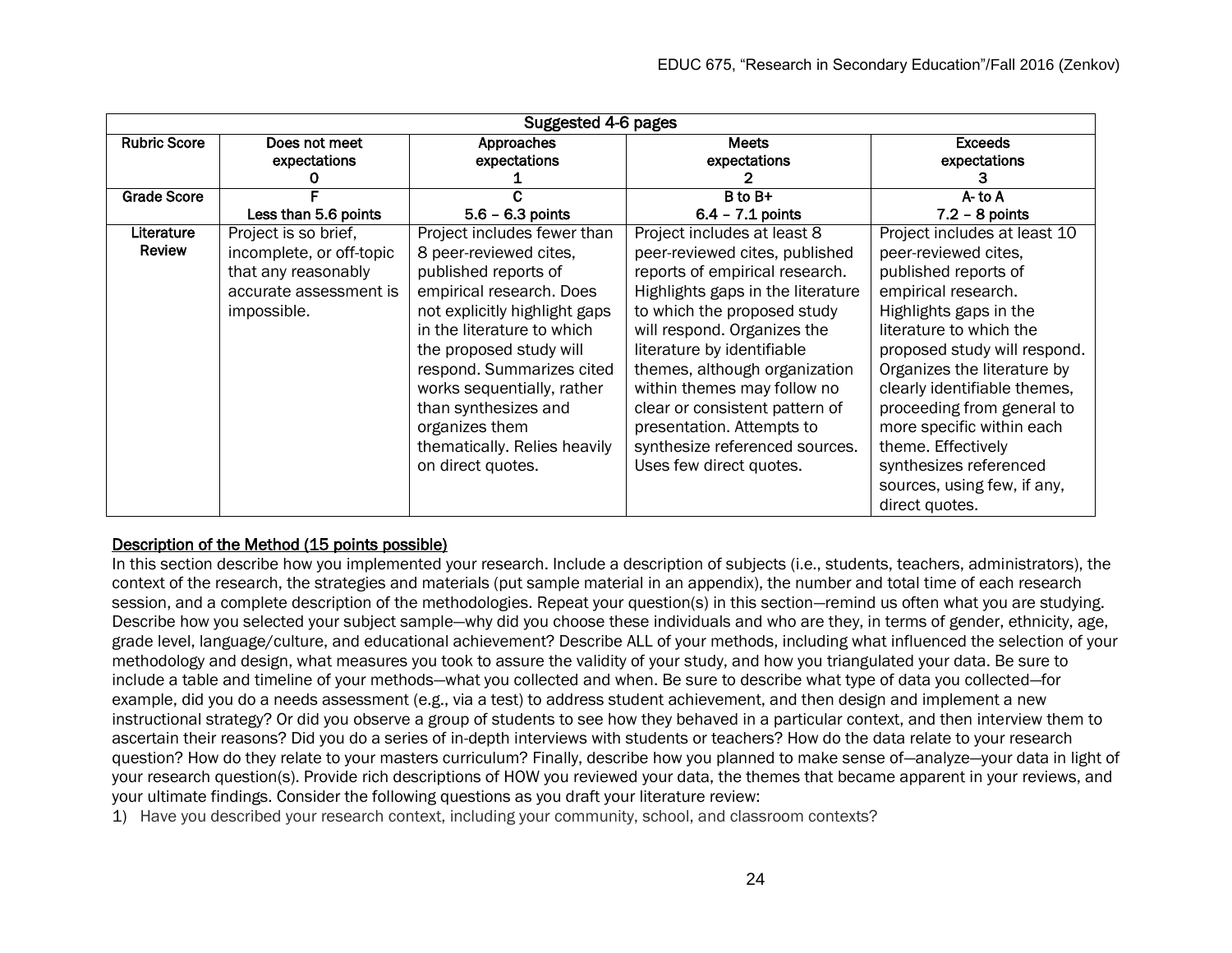- 2) Have you included demographic information of participants?
- 3) Did you include your reflection of the problem (e.g., behaviors observations, possible causes)?
- 4) Have you explained the reasons for your pedagogies based on your observations of your classroom and the literature reviewed?
- 5) Have you described in detail what data you collected, how you collected it, and when you collected it, including data generated from your pedagogies and strategies?
- 6) Are your data from multiple sources?
- 7) Did you include a description of the pedagogical strategies you enacted?
- 8) Did you explain how you analyzed your data?
- 9) Have you included and explained the role of your peers in your data interpretations and validation?
- 10) Did you explore using visuals and technologies for analyzing and displaying your findings in a coherent manner?

| Suggested 4-6 pages |                            |                                |                               |                               |
|---------------------|----------------------------|--------------------------------|-------------------------------|-------------------------------|
| <b>Rubric</b>       | Does not meet expectations | Approaches                     | <b>Meets</b>                  | <b>Exceeds</b>                |
| Score               |                            | expectations                   | expectations                  | expectations                  |
|                     |                            |                                |                               |                               |
| Grade               |                            |                                | $B$ to $B+$                   | $A -$ to $A$                  |
| Score               | Less than 10.5 points      | $10.5 - 11.9$ points           | 12 - 13.4 points              | $13.5 - 15$ points            |
| <b>Description</b>  | Project is so brief,       | Project includes explanation   | Project includes explanation  | Project includes explanation  |
| of the              | incomplete, or off-topic   | of the study design,           | of the study design,          | and justification of the      |
| Method              | that any reasonably        | procedures followed, sampling  | procedures followed,          | appropriateness of the study  |
|                     | accurate assessment is     | methods, and analytical tools  | sampling methods, and         | design, procedures followed,  |
|                     | impossible.                | (including any statistical     | analytical tools (including   | sampling methods, data        |
|                     |                            | tests), given the stated       | any statistical tests), given | collection and analytical     |
|                     |                            | purpose of the study;          | the stated purpose of the     | tools (including any          |
|                     |                            | explanations, however, are not | study. Discusses ethical      | statistical tests), given the |
|                     |                            | fully developed. Mentions      | issues raised by the study    | stated purpose of the study.  |
|                     |                            | ethical issues raised by the   | and how they were             | Discusses ethical issues      |
|                     |                            | study but addresses them only  | addressed.                    | raised by study and explains  |
|                     |                            | superficially.                 |                               | how they were addressed.      |

#### Results and Findings (15 points possible)

In this section, indicate what you discovered or found as a result of your data gathering. Focus on results that are related to your research concern and answer your research questions or shed light on your research hypotheses. Introduce your findings before you begin to describe them, and remind us of your research question again. Organize this section in a way that makes sense for your data/findings—by student, by theme, by data source, etc. Use illustrative examples from your data to SHOW us your findings. Use tables to summarize and SHOW us what you've learned. Focus on what's truly interesting in your findings, even if you have limited data to support this. Feel free to use mini case studies to illustrate your findings, through the lens of a few students. Remember that the goal is to share what you learned about your teaching for yourself first; our goal is not NECESSARILY to extract findings that will be generalizable across EVERY teaching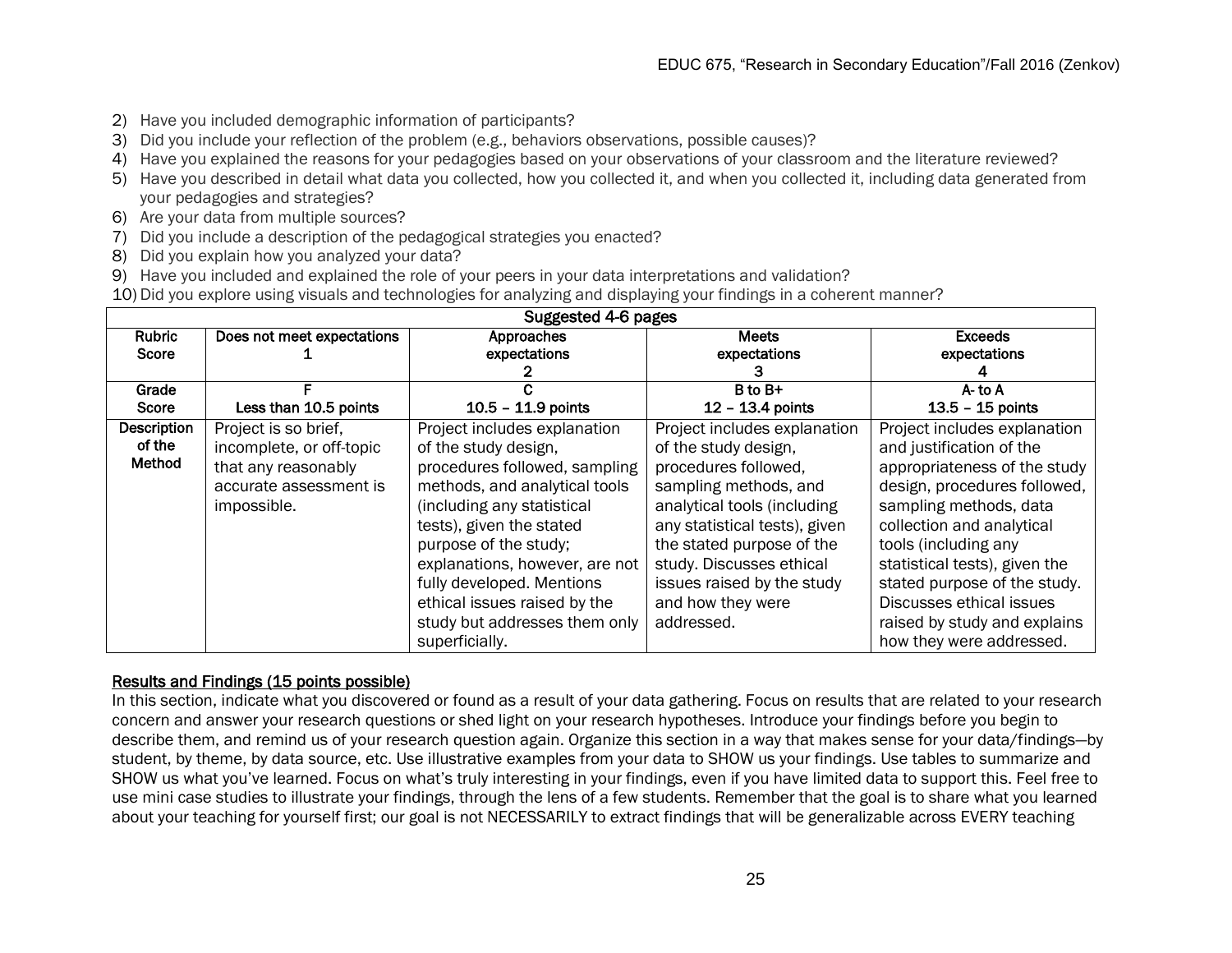setting. Interpret your data in as much detail as possible, describing whether or not—or how—your findings corroborated your expectations. Were there any surprises in your findings? Can you think of alternative explanations for your findings? Consider the following questions as you draft your results/findings:

- 1) Did you restate your research question and what was found through your research?
- 2) Are the findings thoroughly and adequately presented?
- 3) Is there convincing evidence to support your themes?
- 4) Is there connection and coherence among the separate themes?
- 5) Did you explain your findings to peers and colleagues to gain their perspectives on your interpretations?

| Suggested 8-12 pages           |                                                                                                                      |                                                                                                                                                                                                                                                                                                                                                       |                                                                                                                                                                                                                                                                                                                                                                                                       |                                                                                                                                                                                                                                                                                                                            |
|--------------------------------|----------------------------------------------------------------------------------------------------------------------|-------------------------------------------------------------------------------------------------------------------------------------------------------------------------------------------------------------------------------------------------------------------------------------------------------------------------------------------------------|-------------------------------------------------------------------------------------------------------------------------------------------------------------------------------------------------------------------------------------------------------------------------------------------------------------------------------------------------------------------------------------------------------|----------------------------------------------------------------------------------------------------------------------------------------------------------------------------------------------------------------------------------------------------------------------------------------------------------------------------|
| <b>Rubric Score</b>            | Does not meet<br>expectations                                                                                        | Approaches<br>expectations                                                                                                                                                                                                                                                                                                                            | <b>Meets</b><br>expectations                                                                                                                                                                                                                                                                                                                                                                          | <b>Exceeds</b><br>expectations                                                                                                                                                                                                                                                                                             |
| Grade                          |                                                                                                                      |                                                                                                                                                                                                                                                                                                                                                       | B to B+                                                                                                                                                                                                                                                                                                                                                                                               | A-to A                                                                                                                                                                                                                                                                                                                     |
| Score                          | Less than 10.5 points                                                                                                | 10.5-11.9 points                                                                                                                                                                                                                                                                                                                                      | 12-13.4 points                                                                                                                                                                                                                                                                                                                                                                                        | 13.5-15 points                                                                                                                                                                                                                                                                                                             |
| Results and<br><b>Findings</b> | Project is so brief,<br>incomplete, or off-<br>topic that any<br>reasonably accurate<br>assessment is<br>impossible. | Project includes reporting<br>and interpretation of<br>narrative and numerical<br>data with little apparent<br>concern for accuracy and<br>objectively. Analytical tools<br>are inappropriate to the<br>methodology. Provides, at<br>best, tenuous links between<br>study outcomes, hypotheses<br>(if stated), and the original<br>research question. | Project includes reporting and<br>interpretation of narrative and<br>numerical data accurately,<br>objectively, and concisely. For<br>the most part, analytical tools<br>are appropriate to the<br>methodology. Does not<br>highlight explicit links between<br>study outcomes, hypotheses (if<br>stated), and the original<br>research question; however,<br>such links may logically be<br>implied. | Project includes reporting<br>and interpretation of<br>narrative and numerical<br>data accurately, objectively,<br>and concisely using<br>analytical tools appropriate<br>to the methodology.<br>Highlights explicit links<br>between study outcomes,<br>hypotheses (if stated), and<br>the original research<br>question. |

#### Discussion, Reflection, Implications, Recommendations, Impact Presentation, and Action Plan (10 points possible)

In this section reflect on the findings of your data collection and discuss what they might mean to you as a teacher and teacher researcher. What did you learn from the study? How did it relate to your masters curriculum? How will it influence your teaching—that is, based on the results and themes that emerged from the study, what changes will you make in your teaching? How will you share these findings with others—specifically, how did you share your project and its results via your "Impact Presentation"? What are the implications for future research? Speculate on what it would mean if your data pointed in one direction versus another. Again, focus on what's truly interesting in your data/findings, even if you have limited information to support this. Make some bold recommendations for how we might serve students better. Be sure to describe what all of this information—the teacher research process, your data, your findings—mean to you as a professional and a person. Describe how you might share the findings of your paper—with your principal, your grade level team, other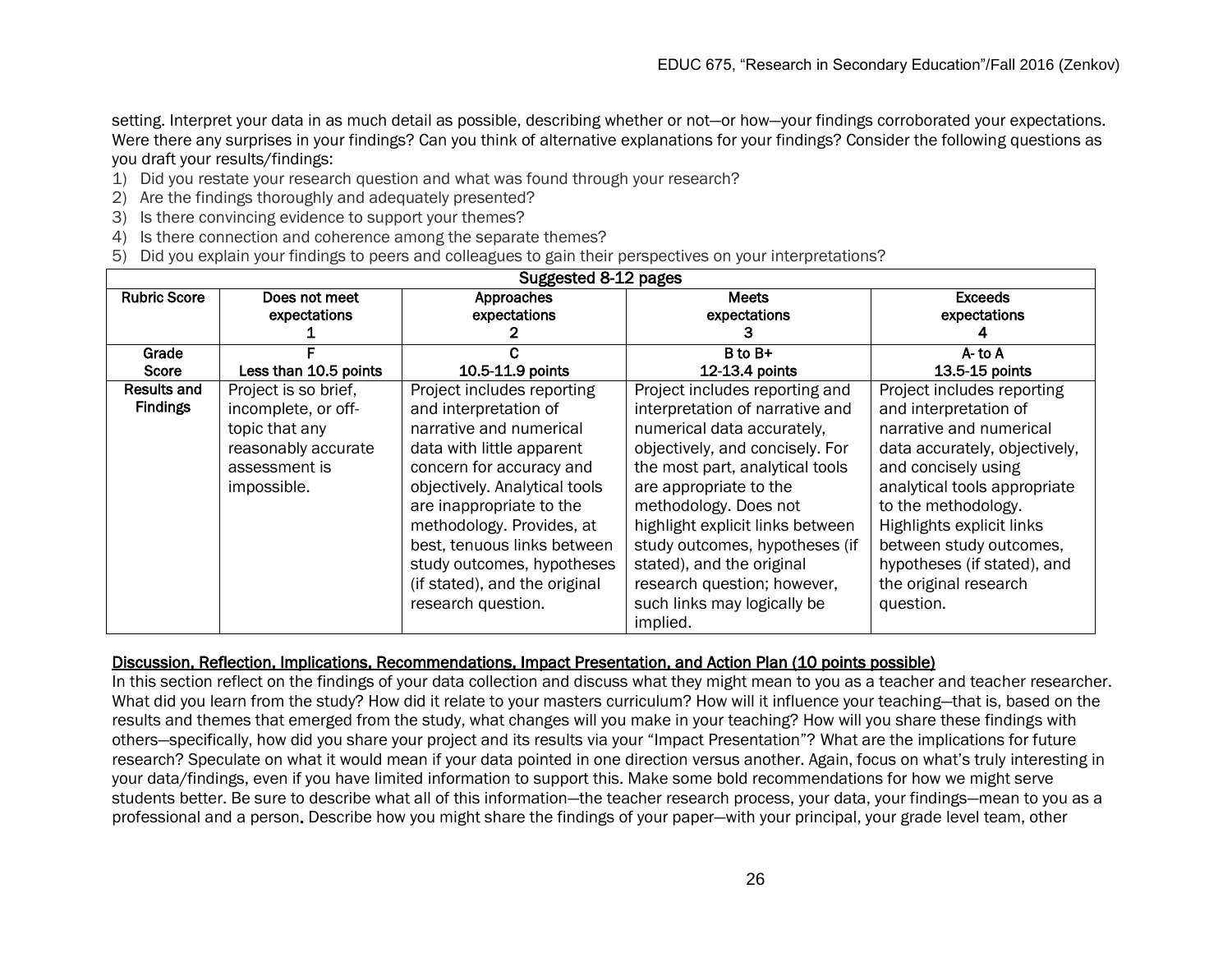teachers who are working with these students, use it in a workshop, claim it as an area of expertise on your resume, etc. Be sure to describe potential implications of your study and its findings for other teachers and for education policymakers. Consider the following questions as you draft your discussion, reflection, implications, recommendations, and action plan:

- 1) Have you adequately explained the implications of your study for your students' learning?
- 2) Have you adequately explained the implications of your study for your professional development?
- 3) Have you adequately explained the implications of your study for your teaching and reframing of your practice?
- 4) Have you adequately explained the implications of your study for the education field?
- 5) Have you adequately explained the relevance of your study for national and state education standards?
- 6) Have you discussed any limitations?
- 7) Have you identified areas for future research possibilities?

| Suggested 4-6 pages |                            |                               |                                 |                                 |  |
|---------------------|----------------------------|-------------------------------|---------------------------------|---------------------------------|--|
| <b>Rubric Score</b> | Does not meet expectations | Approaches                    | <b>Meets</b>                    | <b>Exceeds</b>                  |  |
|                     |                            | expectations                  | expectations                    | expectations                    |  |
|                     |                            |                               |                                 |                                 |  |
| Grade               |                            |                               | B to B+                         | $A$ - to $A$                    |  |
| Score               | Less than 7 points         | $7 - 7.9$ points              | $8.0 - 8.9$ points              | $9 - 10$ points                 |  |
| Discussion,         | Project is so brief,       | Project addresses practical   | Project addresses               | Project includes evaluation     |  |
| Reflection,         | incomplete, or off topic   | implications of study         | theoretical/practical           | of the study's strengths and    |  |
| Implications,       | that any reasonably        | findings including how they   | implications of study           | weaknesses. Addresses           |  |
| Recommendat         | accurate assessment is     | will be shared with others.   | findings including how they     | theoretical/practical           |  |
| ions, and           | impossible.                | Attempts to discuss threats   | will be shared with others.     | implications of study           |  |
| <b>Action Plan</b>  |                            | to validity, but does so      | Highlights threats to validity, | findings including how they     |  |
|                     |                            | superficially and/or fails to | reporting on how they were      | will be shared with others.     |  |
|                     |                            | offer antidotes. Does not     | addressed. Supports             | Highlights threats to validity, |  |
|                     |                            | consistently support          | assertions/interpretations      | reporting on how they were      |  |
|                     |                            | assertions or interpretations | using sound arguments           | addressed. Supports             |  |
|                     |                            | using sound arguments         | consistent with study           | assertions/interpretations      |  |
|                     |                            | consistent with study         | findings. Does not describe     | using sound arguments           |  |
|                     |                            | findings. Does not describe   | recommendations for future      | consistent with study           |  |
|                     |                            | recommendations for future    | research, or how results will   | findings. Describes             |  |
|                     |                            | research, or how results will | be applied.                     | recommendations for future      |  |
|                     |                            | be applied in practice.       |                                 | research, and how results       |  |
|                     |                            |                               |                                 | will be applied in the          |  |
|                     |                            |                               |                                 | practice.                       |  |
|                     |                            |                               |                                 |                                 |  |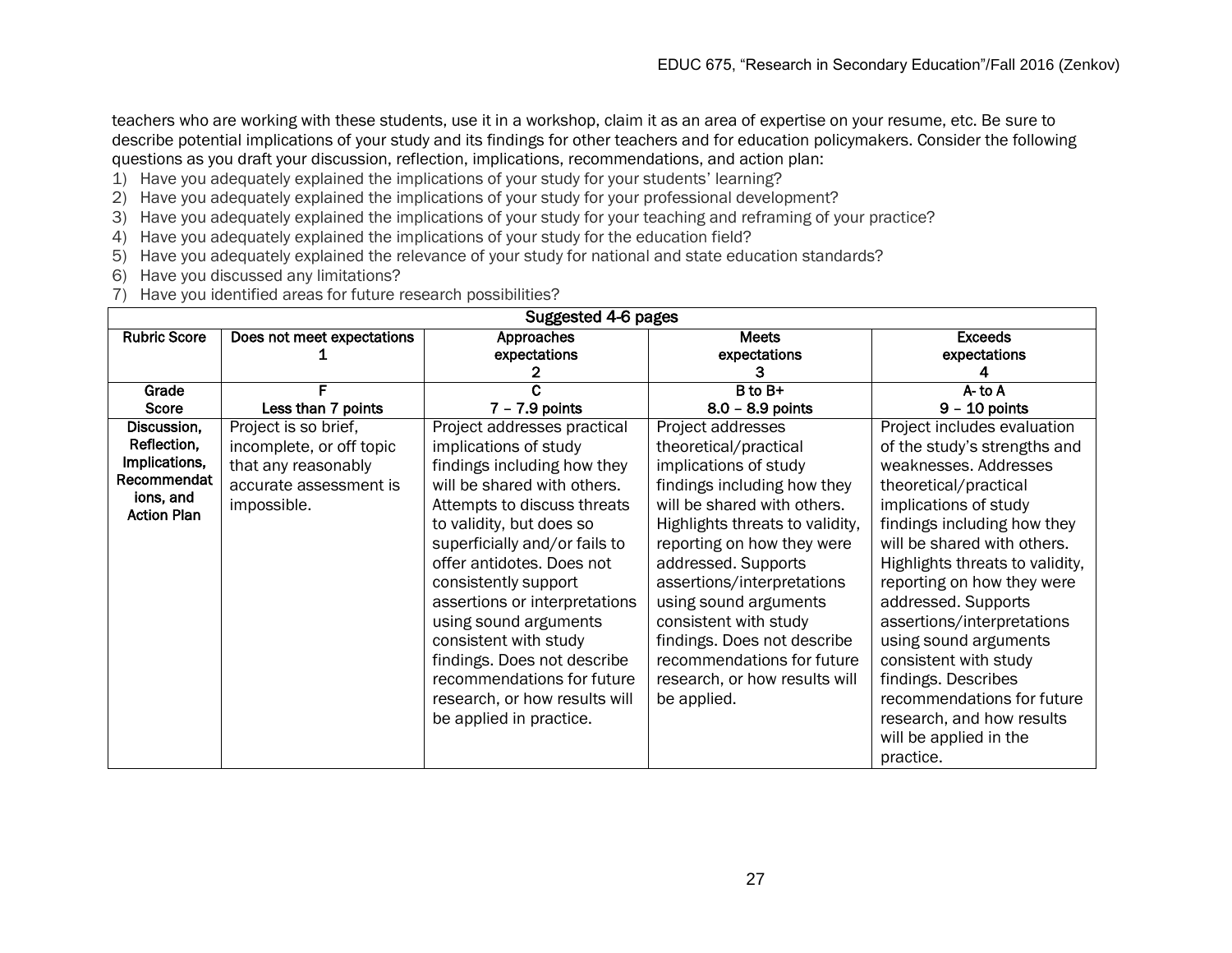### References, Appendices, Writing Styles, Mechanics, and General Notes (5 points possible)

Include a complete list of references in APA format. Append all appropriate materials, including, if relevant, any questionnaires, inventories, assessments, sample student work, etc. Include at least one example of each tool you use—it's ideal to include one blank version and one version completed by one of your research subjects. In addition, follow these general guidelines:

- The model for your study report is not a masters thesis nor traditional class research paper, but rather an article prepared for submission to a journal that focuses more on practice than theory.
- You may find it helpful to select a journal whose research emphasis and readership match your research topic and follow its manuscript submission criteria.
- It is expected that the entire project will be described in a 25-30 page paper; please do not exceed the 30-page limit.
- Write in the past tense as much as it makes sense to do so
- Your paper does not have to be anonymous; you can include names, as this is an internal document and will not be shared anywhere outside of our class
- Be sure to make a personal and professional connection to your topic and project
- Citations are not necessary in the introduction
- Feel free to revise your questions based on data, to make these questions more focused

Consider the following questions as you draft your references and appendices and consider the overall writing quality of your paper:

- 1) Did you follow the APA style for the report for a running head, page numbering, references, citations, and the appendix?
- 2) Does the report include a title page with project title, author's name, and author's professional affiliation?
- 3) Are references current and from different sources?
- 4) Are all references cited in the research report included in the references? Have you provided a complete reference list of all print and non-print (Internet) references?
- 5) Is the report coherent, concise, and well structured with a clear purpose?
- 6) Is the report grammatically correct with proper usage of language?
- 7) Does the report have your distinctive focus and voice? Have you used professional language (i.e., no jargon)? Have you written in an accessible style and presentation?